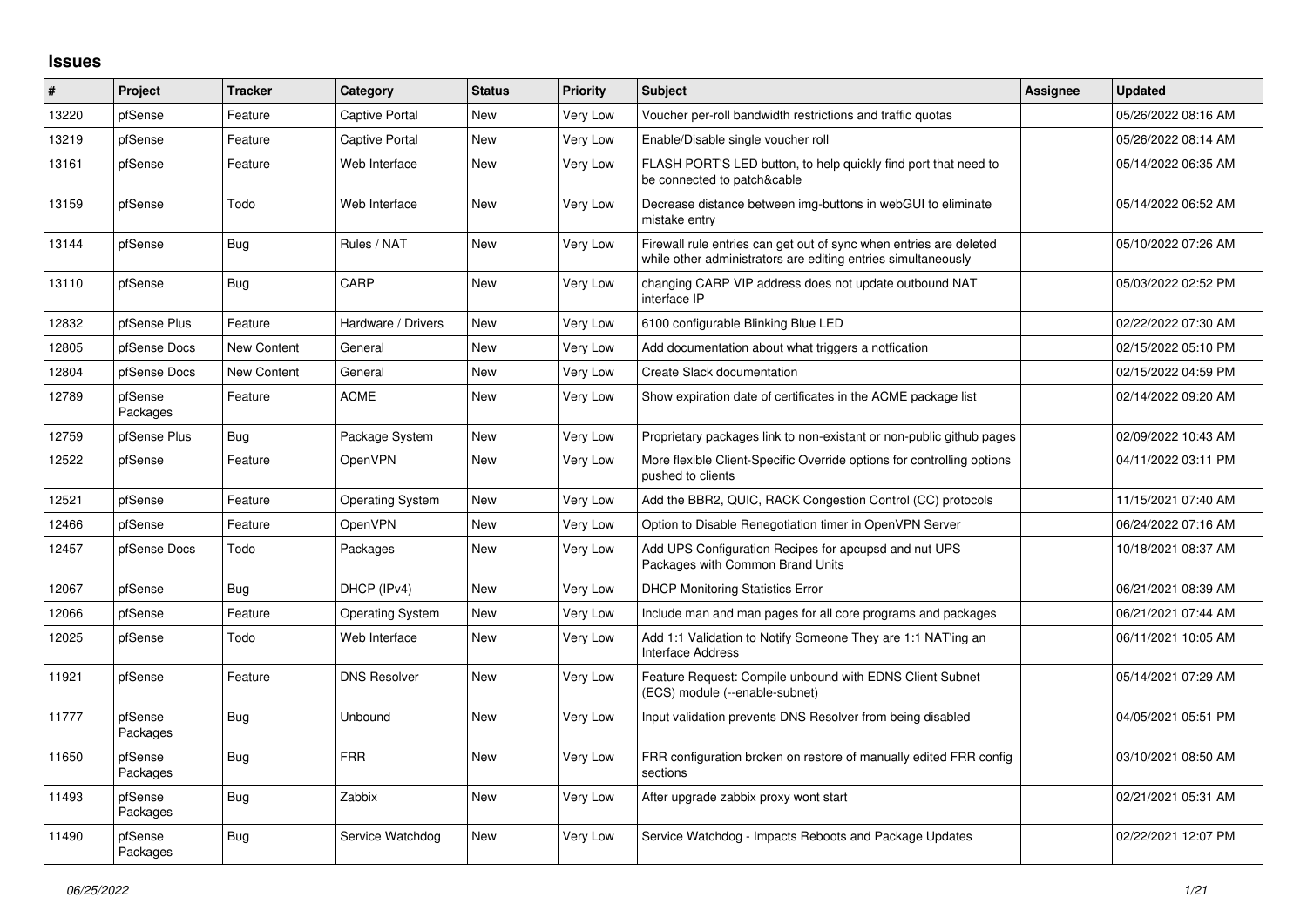| $\pmb{\#}$ | Project             | <b>Tracker</b> | Category                 | <b>Status</b> | <b>Priority</b> | <b>Subject</b>                                                                                           | <b>Assignee</b> | <b>Updated</b>      |
|------------|---------------------|----------------|--------------------------|---------------|-----------------|----------------------------------------------------------------------------------------------------------|-----------------|---------------------|
| 11418      | pfSense             | <b>Bug</b>     | <b>IPsec</b>             | New           | Very Low        | 'NAT-T: Force' is broken for IPv6 IPsec                                                                  |                 | 02/16/2021 08:25 AM |
| 11266      | pfSense<br>Packages | Feature        | AutoConfigBackup         | New           | Very Low        | Give an option to list restore point in "reverse" order/latest at the<br>top.                            |                 | 01/19/2021 06:58 PM |
| 11169      | pfSense             | Feature        | Interfaces               | <b>New</b>    | Very Low        | Changing interface index order                                                                           |                 | 12/17/2020 05:44 AM |
| 11165      | pfSense<br>Packages | Feature        | OpenVPN Client<br>Export | New           | <b>Very Low</b> | OpenVPN Exporter - Allow for name customization                                                          |                 | 07/10/2021 12:58 PM |
| 11000      | pfSense<br>Packages | <b>Bug</b>     | haproxy                  | <b>New</b>    | <b>Very Low</b> | haproxy deprecated trick suggested                                                                       |                 | 12/23/2020 02:55 PM |
| 10831      | pfSense<br>Packages | Feature        | New Package<br>Request   | New           | Very Low        | Integration of nntp-proxy into pfsense                                                                   |                 | 08/13/2020 09:09 AM |
| 10802      | pfSense             | Feature        | DHCP (IPv4)              | New           | <b>Very Low</b> | Seperator for DHCP Static Mapped leases                                                                  |                 | 07/31/2020 10:30 AM |
| 10732      | pfSense             | Feature        | <b>High Availability</b> | New           | Very Low        | Warning banner for secondary HA node                                                                     |                 | 12/23/2021 03:34 AM |
| 10731      | pfSense             | Feature        | <b>XMLRPC</b>            | <b>New</b>    | <b>Very Low</b> | XML-sync primary/secondary config flag                                                                   |                 | 07/06/2020 03:52 PM |
| 10701      | pfSense             | Bug            | Web Interface            | New           | Very Low        | Firewall Log too wide with Rule Description Column                                                       |                 | 06/25/2020 07:36 AM |
| 10645      | pfSense             | Feature        | Package System           | New           | Very Low        | Choosing active repo after restoring config but before starting pkgs<br>auto-installing                  |                 | 09/22/2020 01:04 PM |
| 10570      | pfSense<br>Packages | Feature        | OpenVPN Client<br>Export | New           | Very Low        | OpenVPN Export for iOS should use .ovpn12 for certs and private<br>kev                                   |                 | 05/19/2020 10:12 AM |
| 10467      | pfSense             | Feature        | Notifications            | New           | Very Low        | Email alert functionality for system health                                                              |                 | 05/21/2020 06:02 AM |
| 10446      | pfSense             | Feature        | Rules / NAT              | New           | Very Low        | VIP address is not shown in firewall rules                                                               |                 | 06/09/2022 02:07 PM |
| 10377      | pfSense<br>Packages | Feature        | FreeRADIUS               | New           | <b>Very Low</b> | Allow usage of TOTP (Google-Authenticator) without PIN                                                   |                 | 03/30/2020 11:43 AM |
| 10358      | pfSense<br>Packages | Feature        | <b>FRR</b>               | <b>New</b>    | Very Low        | <b>Stage FRR Configuration Changes</b>                                                                   |                 | 03/19/2020 06:48 AM |
| 10352      | pfSense             | Bug            | Authentication           | <b>New</b>    | Very Low        | RADIUS authentication fails with MSCHAPv1 or MSCHAPv2 when<br>passwords contain international characters |                 | 06/20/2022 04:04 PM |
| 10290      | pfSense             | Feature        | Aliases / Tables         | <b>New</b>    | Very Low        | Firewall Aliases Add button on top of list                                                               |                 | 07/10/2021 01:03 PM |
| 10265      | pfSense<br>Packages | <b>Bug</b>     | Notes                    | New           | Very Low        | Adding a Note with malformed title will force system restore                                             |                 | 02/27/2020 10:12 AM |
| 10258      | pfSense             | Feature        | Certificates             | New           | Very Low        | allow to sign CA                                                                                         |                 | 02/20/2020 04:20 AM |
| 10250      | pfSense             | Feature        | DHCP (IPv4)              | New           | Very Low        | DHCP lease view by interface                                                                             |                 | 02/11/2020 07:47 AM |
| 10238      | pfSense             | Feature        | <b>Operating System</b>  | New           | Very Low        | Periodic Scrub of ZFS filesystem                                                                         |                 | 12/31/2020 03:02 PM |
| 9837       | pfSense             | <b>Bug</b>     | Interfaces               | New           | Very Low        | ipv6 is not completely disabled on the interfaces                                                        |                 | 10/24/2019 01:16 AM |
| 9755       | pfSense             | <b>Bug</b>     | Package System           | New           | Very Low        | package description wrong link<br>https://www.freshports.org/security/openvpn-client-export              |                 | 09/13/2019 07:22 AM |
| 9725       | pfSense<br>Packages | Feature        | <b>ACME</b>              | New           | Very Low        | Ability to use template variables in acme package                                                        |                 | 09/04/2019 07:12 AM |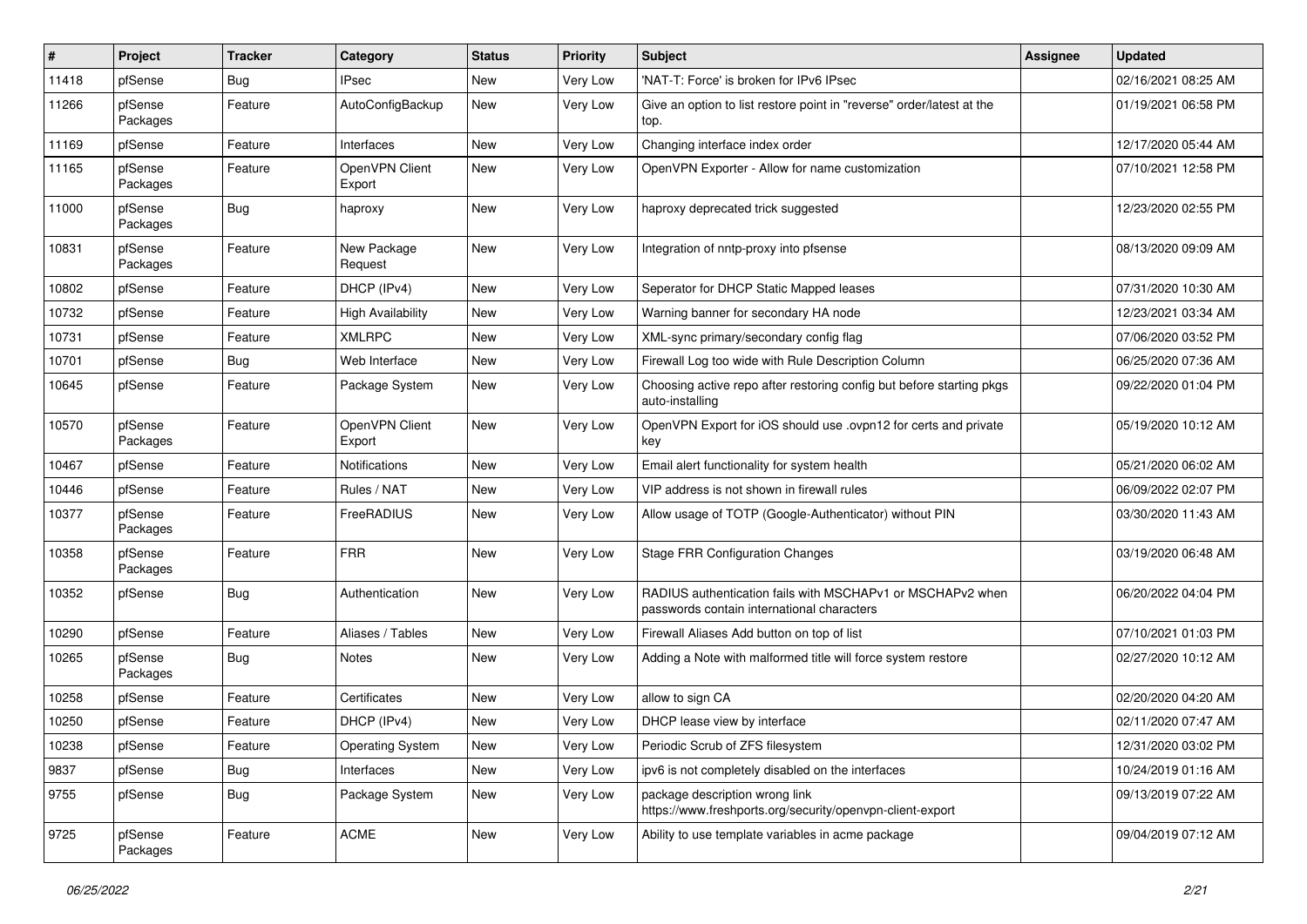| $\pmb{\#}$ | Project             | <b>Tracker</b> | Category                 | <b>Status</b> | <b>Priority</b> | <b>Subject</b>                                                                                    | <b>Assignee</b> | <b>Updated</b>      |
|------------|---------------------|----------------|--------------------------|---------------|-----------------|---------------------------------------------------------------------------------------------------|-----------------|---------------------|
| 9648       | pfSense<br>Packages | Feature        | haproxy                  | New           | Very Low        | Multiple node Sync HAProxy configuration to backup CARP<br>members via XMLRPC.                    |                 | 07/25/2019 10:04 AM |
| 9575       | pfSense             | Feature        | DHCP (IPv6)              | New           | Very Low        | RFC 7078 - Distributing Address Selection Policy Using DHCPv6                                     |                 | 08/14/2019 02:39 PM |
| 9486       | pfSense<br>Packages | <b>Bug</b>     | softflowd                | New           | Very Low        | ifindex values used for softflowd are incorrect                                                   |                 | 08/14/2019 02:30 PM |
| 9336       | pfSense             | Feature        | <b>Notifications</b>     | New           | Very Low        | Make Dynamic DNS update notification e-mail optional                                              |                 | 02/18/2019 11:49 AM |
| 9183       | pfSense             | <b>Bug</b>     | <b>LAGG Interfaces</b>   | New           | Very Low        | OpenVPN Lagg Interface not working after restart or new start                                     |                 | 08/21/2019 11:17 AM |
| 9140       | pfSense             | <b>Bug</b>     | Logging                  | New           | Very Low        | Unexpected rule can be displayed when looking up filter log entry<br>with multiple matching rules |                 | 08/19/2019 02:56 PM |
| 9012       | pfSense<br>Packages | Bug            | Squid                    | New           | Very Low        | Captive Portal authentication in Squid Proxy Server does not work                                 |                 | 10/12/2019 05:06 AM |
| 8879       | pfSense             | Feature        | DHCP (IPv4)              | <b>New</b>    | Very Low        | DHCP options ADD force options                                                                    |                 | 09/07/2018 09:14 AM |
| 8775       | pfSense             | Feature        | Authentication           | New           | Very Low        | Use SRV record for LDAP Authentication                                                            |                 | 05/06/2020 07:49 AM |
| 8694       | pfSense             | Feature        | Authentication           | New           | Very Low        | Client CA Auth for PFSense WebGui                                                                 |                 | 08/21/2019 09:25 AM |
| 8599       | pfSense             | Feature        | Rules / NAT              | New           | Very Low        | IPv6 flow labels                                                                                  |                 | 07/16/2018 07:36 AM |
| 8464       | pfSense             | <b>Bug</b>     | Wireless                 | New           | Very Low        | Wireless USB card does not connect to WiFi automatically after<br>reboot/halt                     |                 | 06/19/2020 03:44 AM |
| 8454       | pfSense<br>Packages | <b>Bug</b>     | arpwatch                 | New           | Very Low        | Arpwatch package break email notifications from other sources                                     |                 | 06/23/2022 07:49 PM |
| 8270       | pfSense             | Todo           | Web Interface            | New           | Very Low        | Fix grammatically erroneous repetition                                                            |                 | 01/11/2018 08:19 AM |
| 8233       | pfSense             | <b>Bug</b>     | <b>NAT Reflection</b>    | New           | Very Low        | NAT reflection back to originating host broken when using<br>FQDN-based IP aliases                |                 | 08/21/2019 10:53 AM |
| 8161       | pfSense<br>Packages | Feature        | FreeRADIUS               | New           | Very Low        | Add virtual server support to FreeRadius                                                          |                 | 12/05/2017 01:57 PM |
| 8157       | pfSense             | <b>Bug</b>     | Dashboard                | New           | Very Low        | Traffic Graph clutter from time to time                                                           |                 | 12/03/2017 06:40 AM |
| 8148       | pfSense<br>Packages | Feature        | OpenVPN Client<br>Export | New           | Very Low        | OpenVPN - Output Windows Client .MSI Installer for GPO<br>deployment                              |                 | 11/30/2017 01:24 PM |
| 7996       | pfSense             | Bug            | Web Interface            | New           | Very Low        | 2.4.0 Web Interface Issue                                                                         |                 | 11/21/2020 02:51 PM |
| 7934       | pfSense             | Feature        | Dashboard                | New           | Very Low        | format support phone# for international use                                                       |                 | 10/12/2017 04:38 PM |
| 7857       | pfSense             | Bug            | Dashboard                | New           | Very Low        | Interfaces Widget U/I fails to wrap IPV6 addresses when the string<br>is too wide for the widget  |                 | 08/13/2019 09:15 AM |
| 7718       | pfSense             | Feature        | Dynamic DNS              | New           | Very Low        | Hostname for Custom DynDNS Updater.                                                               |                 | 07/24/2017 10:05 AM |
| 7648       | pfSense             | Bug            | CARP                     | New           | Very Low        | SPAN ports on an interface renders CARP HA inoperative                                            |                 | 06/14/2017 09:19 PM |
| 7608       | pfSense<br>Packages | Feature        | FreeRADIUS               | New           | Very Low        | Captive Portal amount of traffic Account + Free Radius+Mysql                                      |                 | 05/28/2017 09:08 AM |
| 7030       | pfSense             | Feature        | Multi-WAN                | New           | Very Low        | New Feature Load Balance Per Amount Of GB                                                         |                 | 08/13/2019 02:56 PM |
| 6804       | pfSense             | Feature        | Diagnostics              | New           | Very Low        | Add row counter into Diagnostics -> Edit File                                                     |                 | 08/20/2019 03:44 PM |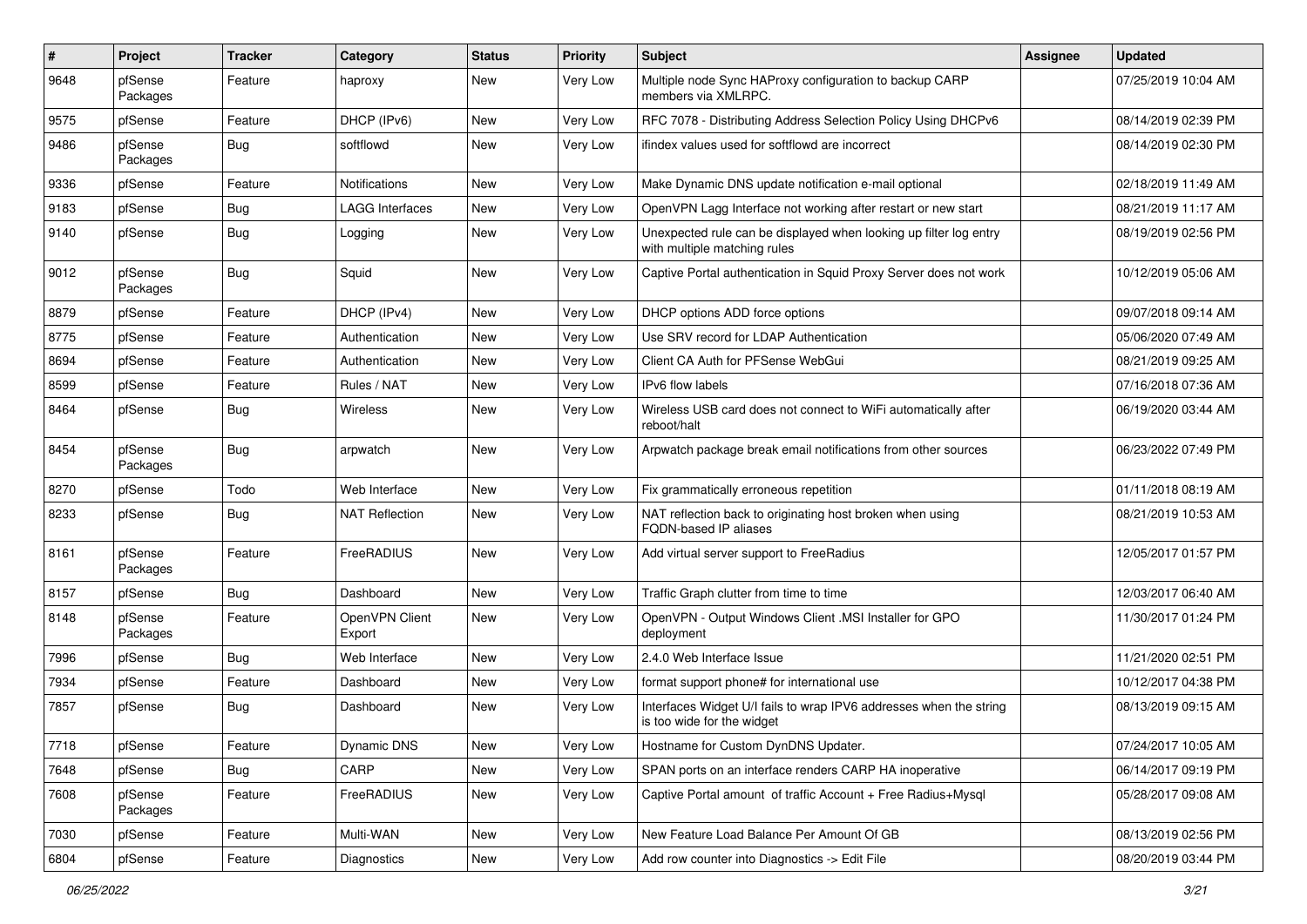| #     | Project             | <b>Tracker</b> | Category              | <b>Status</b>                 | <b>Priority</b> | <b>Subject</b>                                                                                               | Assignee                              | <b>Updated</b>      |
|-------|---------------------|----------------|-----------------------|-------------------------------|-----------------|--------------------------------------------------------------------------------------------------------------|---------------------------------------|---------------------|
| 6647  | pfSense             | Todo           | Web Interface         | New                           | Very Low        | <b>Enable Additional Security Headers</b>                                                                    |                                       | 05/14/2021 01:09 AM |
| 6544  | pfSense             | Feature        | DHCP (IPv4)           | New                           | Very Low        | RFC 3046 DHCP Option 82 support (and RFC 3315/4649/4580 for<br>IPv6                                          |                                       | 07/13/2020 02:14 AM |
| 5835  | pfSense             | Feature        | OpenVPN               | <b>New</b>                    | Very Low        | Improve OpenVPN client gateway detection in edge cases where<br>the remote does not send gateway information |                                       | 03/20/2016 12:29 AM |
| 5735  | pfSense             | Feature        | Aliases / Tables      | <b>New</b>                    | Very Low        | Automaticaly add DHCP leases to alias list or make it readable in<br>selected fields                         |                                       | 08/21/2019 11:01 AM |
| 1738  | pfSense             | Bug            | Backup / Restore      | New                           | Very Low        | Restore fails when username in backup is not matching                                                        |                                       | 12/11/2021 07:51 PM |
| 895   | pfSense             | Feature        | <b>PPP</b> Interfaces | New                           | Very Low        | PPP subsystem MPPE/MPPC support                                                                              |                                       | 09/10/2019 04:24 PM |
| 7553  | pfSense             | Bug            | <b>Captive Portal</b> | Confirmed                     | Very Low        | Captive portal on a parent interface blocks traffic on VLAN<br>interfaces too                                |                                       | 08/19/2018 03:15 PM |
| 5091  | pfSense             | <b>Bug</b>     | Rules / NAT           | Confirmed                     | Very Low        | In rule creation destination ports fields (from and to) are too small<br>to read ports aliases names         |                                       | 01/07/2020 07:48 AM |
| 13072 | pfSense             | Feature        | Traffic Shaper (ALTQ) | <b>Pull Request</b><br>Review | Very Low        | Matching background/font colors of queue values with dark theme.                                             |                                       | 04/19/2022 07:32 AM |
| 12757 | pfSense             | Bug            | Diagnostics           | <b>Pull Request</b><br>Review | Very Low        | Clean up /etc/inc/filter.inc use of pfctl -F                                                                 |                                       | 05/17/2022 02:18 PM |
| 10199 | pfSense             | Todo           | Translations          | New                           | Very Low        | Improve Spanish translation interface                                                                        | Aluisco Miguel<br>Ricardo<br>Mastrapa | 01/22/2020 09:22 AM |
| 6727  | pfSense             | Todo           | Web Interface         | <b>New</b>                    | Very Low        | Missing file apple-touch-icon-precomposed.png?                                                               | <b>Jared Dillard</b>                  | 08/18/2016 02:10 PM |
| 13250 | pfSense             | Todo           | DHCP (IPv4)           | New                           | Very Low        | Clean up DHCP Server option language                                                                         | Jim Pingle                            | 06/06/2022 07:32 AM |
| 12863 | pfSense             | Feature        | Authentication        | New                           | Very Low        | dynamically tune sha512crypt rounds                                                                          | Jim Pingle                            | 03/19/2022 12:53 PM |
| 11145 | pfSense Docs        | Correction     | Virtualization        | New                           | Very Low        | Feedback on pfSense Configuration Recipes - Virtualizing<br>pfSense with Hyper-V                             | Jim Pingle                            | 03/06/2021 04:14 PM |
| 9889  | pfSense             | Bug            | Certificates          | New                           | Very Low        | CRL check for Intermediate CA CRLs fails                                                                     | Jim Pingle                            | 11/08/2019 11:03 AM |
| 9141  | pfSense<br>Packages | Feature        | <b>FRR</b>            | New                           | Very Low        | FRR xmlrpc                                                                                                   | Jim Pingle                            | 11/26/2018 07:49 AM |
| 13272 | pfSense             | <b>Bug</b>     | <b>Captive Portal</b> | <b>Pull Request</b><br>Review | Very Low        | Voucher CSV output has leading space before voucher code                                                     | Jim Pingle                            | 06/13/2022 10:27 AM |
| 4298  | pfSense             | <b>Bug</b>     | <b>SNMP</b>           | Assigned                      | Very Low        | Excessive errors from snmpd                                                                                  | Luiz Souza                            | 09/13/2020 08:21 AM |
| 11877 | pfSense             | Bug            | Web Interface         | <b>Pull Request</b><br>Review | Very Low        | Labels and description dissapear in firewall schedule edit.php                                               | Viktor Gurov                          | 05/17/2022 02:22 PM |
| 13294 | pfSense             | Feature        | Gateways              | New                           | Low             | Change gateway name                                                                                          |                                       | 06/22/2022 06:07 PM |
| 13291 | pfSense Docs        | Todo           | Configuration         | New                           | Low             | Notification documentation                                                                                   |                                       | 06/21/2022 10:22 AM |
| 13289 | pfSense             | <b>Bug</b>     | Backup / Restore      | New                           | Low             | Attempting to restore a 0 byte "config.xml" prints an error that the<br>file cannot be read                  |                                       | 06/20/2022 10:46 AM |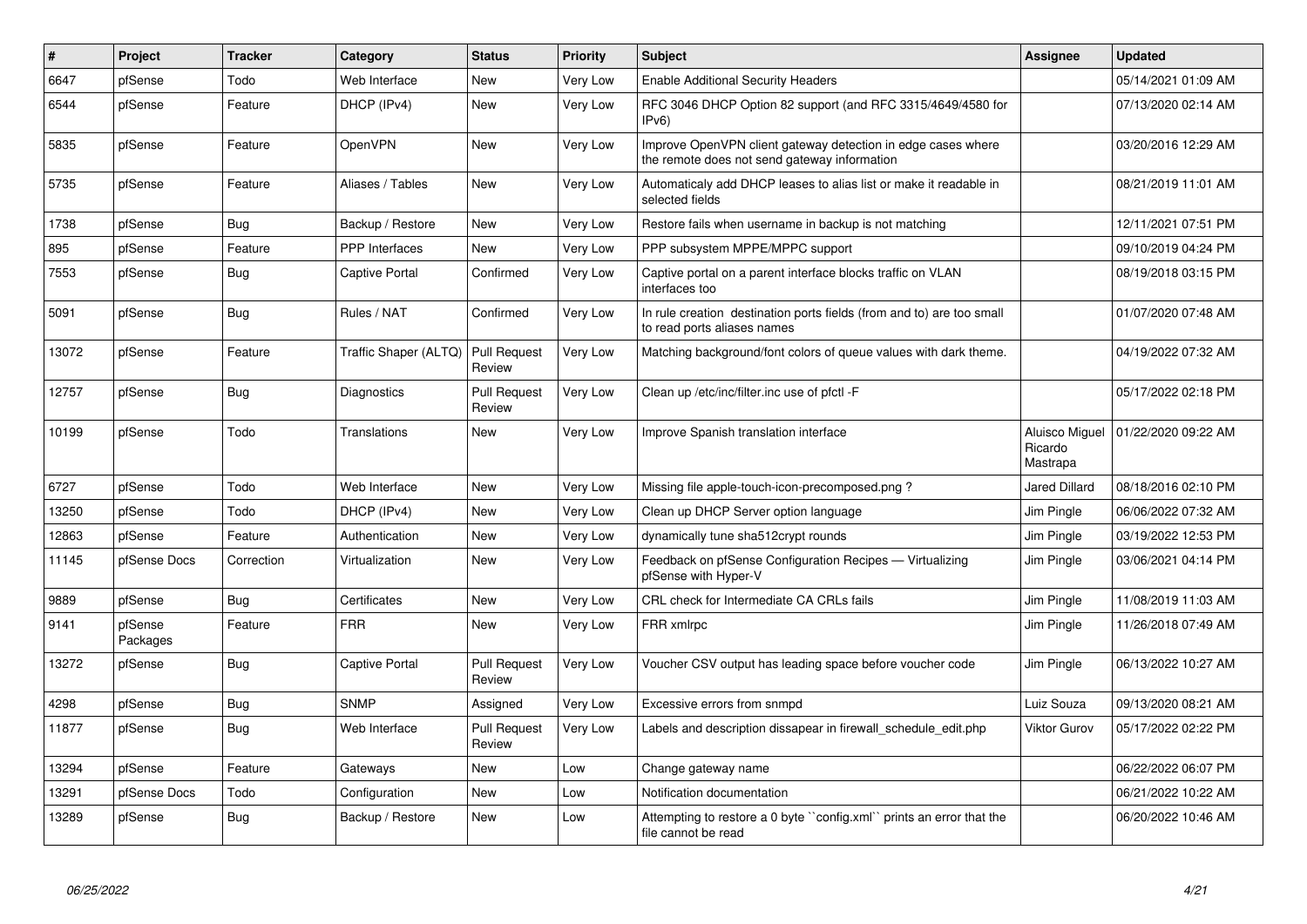| $\vert$ # | Project             | <b>Tracker</b> | Category              | <b>Status</b> | <b>Priority</b> | <b>Subject</b>                                                                              | Assignee | <b>Updated</b>      |
|-----------|---------------------|----------------|-----------------------|---------------|-----------------|---------------------------------------------------------------------------------------------|----------|---------------------|
| 13263     | pfSense             | <b>Bug</b>     | DHCP (IPv4)           | <b>New</b>    | Low             | Deleting a static DHCP entry when the related IP is not in the arp<br>table spams the log   |          | 06/10/2022 11:18 AM |
| 13247     | pfSense<br>Packages | Bug            | open-vm-tools         | New           | Low             | Open-VM-Tools service actions do not work                                                   |          | 06/05/2022 07:09 PM |
| 13168     | pfSense             | Feature        | Dashboard             | <b>New</b>    | Low             | Multiple Dashboard views for a single user                                                  |          | 05/16/2022 07:53 AM |
| 13000     | pfSense             | <b>Bug</b>     | IPsec                 | New           | Low             | IPsec AES-GCM encryption algorithm "Key Length" field should be<br>labeled "ICV Length"     |          | 03/30/2022 07:40 AM |
| 12894     | pfSense Plus        | Bug            | Certificates          | New           | Low             | duplicating freshly created certificates through refreshing                                 |          | 03/03/2022 02:35 PM |
| 12850     | pfSense             | Bug            | Routing               | New           | Low             | Console error during boot: "route: route has not been found"                                |          | 02/22/2022 08:27 AM |
| 12813     | pfSense             | Feature        | Installer             | New           | Low             | Recover extra data in the installer                                                         |          | 02/17/2022 07:52 AM |
| 12736     | pfSense<br>Packages | Feature        | pfBlockerNG           | New           | Low             | Allow custom cron intervals                                                                 |          | 01/30/2022 08:55 PM |
| 12564     | pfSense             | Feature        | Aliases / Tables      | <b>New</b>    | Low             | add column to show that an Alias is in use by or not                                        |          | 12/04/2021 07:25 PM |
| 12551     | pfSense             | Feature        | <b>DNS Resolver</b>   | <b>New</b>    | Low             | Add ability to set DNS resolver search domain list                                          |          | 12/01/2021 11:18 AM |
| 12539     | pfSense             | Bug            | Interfaces            | <b>New</b>    | Low             | Changing VLAN ID for LAN interface in assignments silently fails.                           |          | 11/23/2021 04:12 AM |
| 12393     | pfSense             | <b>Bug</b>     | Traffic Shaper (ALTQ) | <b>New</b>    | Low             | Priority of qOthersLow higher than default queues                                           |          | 09/21/2021 02:48 PM |
| 12370     | pfSense             | Feature        | Rules / NAT           | <b>New</b>    | Low             | Add limiters to Queue column on firewall rule list                                          |          | 09/14/2021 07:37 AM |
| 12369     | pfSense<br>Packages | Feature        | Mail report           | <b>New</b>    | Low             | Skip If No Content issue                                                                    |          | 09/14/2021 06:40 AM |
| 12343     | pfSense             | Feature        | Diagnostics           | New           | Low             | Real time traffic monitoring                                                                |          | 09/06/2021 01:26 PM |
| 12248     | pfSense             | Feature        | Package System        | New           | Low             | Package Update Availability Notification                                                    |          | 11/28/2021 10:02 AM |
| 12214     | pfSense Docs        | Todo           | General               | <b>New</b>    | Low             | Connect to WebGui.                                                                          |          | 08/05/2021 04:39 AM |
| 12183     | pfSense             | Regression     | Interfaces            | New           | Low             | Changing MAC address for PPP parent interface stopped working                               |          | 04/20/2022 04:16 PM |
| 12178     | pfSense<br>Packages | Bug            | WireGuard             | New           | Low             | WireGuard always shows 'Configuring WireGuard tunnelsdone.'<br>message on boot              |          | 07/30/2021 06:58 AM |
| 12070     | pfSense             | Bug            | DHCP (IPv4)           | <b>New</b>    | Low             | VLAN0 for WAN DHCP                                                                          |          | 12/23/2021 04:31 PM |
| 12013     | pfSense             | Bug            | Logging               | New           | Low             | Reading log data is inefficient in certain cases                                            |          | 06/08/2021 07:35 AM |
| 11837     | pfSense<br>Packages | Feature        | <b>FRR</b>            | New           | Low             | Increase field length of FRR Networks in Access Lists and Prefix<br>Lists                   |          | 04/22/2021 07:10 AM |
| 11588     | pfSense             | Feature        | WireGuard             | New           | Low             | Automatically suggest next IP address in Wireguard interface<br>subnet when creating a peer |          | 12/22/2021 03:35 AM |
| 11566     | pfSense             | <b>Bug</b>     | Web Interface         | New           | Low             | Firewall Maximum Table Entries "default size" is whatever is<br>entered                     |          | 02/27/2021 10:01 AM |
| 11509     | pfSense<br>Packages | Bug            | <b>LCDProc</b>        | <b>New</b>    | Low             | LCD package - not starting at boot - stop and start in Status<br>Window not possible        |          | 02/23/2021 10:55 AM |
| 11440     | pfSense             | Feature        | Web Interface         | New           | Low             | Expand collapsed sections by clicking anywhere on header                                    |          | 10/28/2021 01:35 PM |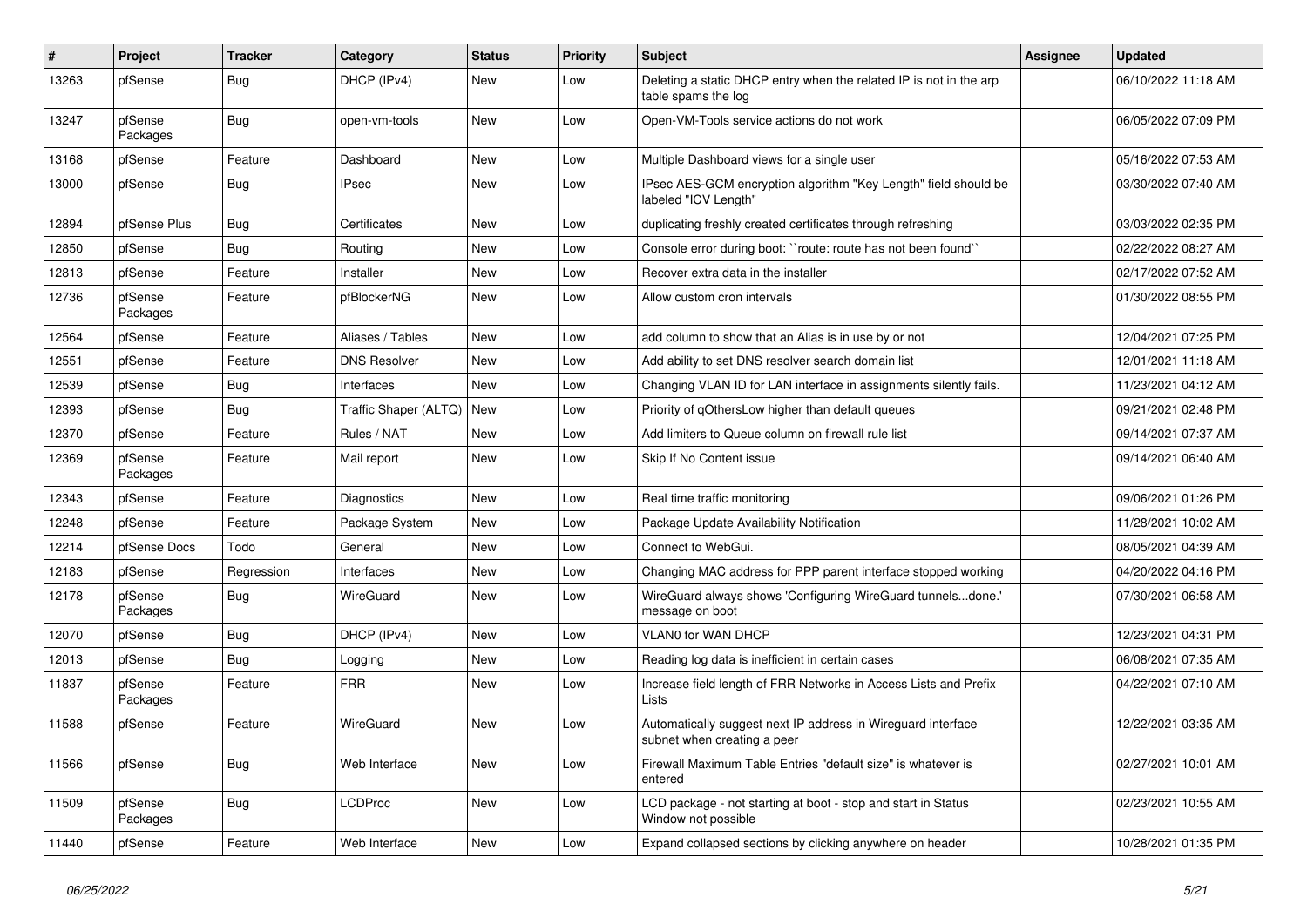| $\vert$ # | Project             | <b>Tracker</b> | Category                    | <b>Status</b> | <b>Priority</b> | <b>Subject</b>                                                                               | <b>Assignee</b> | <b>Updated</b>      |
|-----------|---------------------|----------------|-----------------------------|---------------|-----------------|----------------------------------------------------------------------------------------------|-----------------|---------------------|
| 11438     | pfSense             | Feature        | Hardware / Drivers          | <b>New</b>    | Low             | Allow multiple cryptographic accelerator modules to be loaded at<br>the same time            |                 | 02/18/2021 12:40 PM |
| 11369     | pfSense             | Feature        | <b>Operating System</b>     | New           | Low             | add Enabling IPv6 Source Address Validation support                                          |                 | 02/04/2021 10:03 AM |
| 11270     | pfSense             | Feature        | <b>VPN</b> (Multiple Types) | New           | Low             | Consider integrating Nebula mesh VPN                                                         |                 | 01/20/2021 03:34 PM |
| 11213     | pfSense             | Feature        | Gateways                    | New           | Low             | Option to mark gateway as down directly from Table                                           |                 | 01/03/2021 07:09 AM |
| 11093     | pfSense             | Bug            | <b>Wireless</b>             | New           | Low             | ral(4) driver non-functional in arm64                                                        |                 | 11/21/2020 10:45 AM |
| 11074     | pfSense<br>Packages | Bug            | <b>BIND</b>                 | New           | Low             | bind Zone Settings Zones, Save button opens "Confirmation<br>required to save changes"       |                 | 11/16/2020 11:08 AM |
| 11026     | pfSense<br>Packages | Feature        | FreeRADIUS                  | New           | Low             | Feedback on Packages - FreeRADIUS package                                                    |                 | 11/02/2020 07:21 AM |
| 11004     | pfSense             | Feature        | DHCP (IPv4)                 | New           | Low             | DHCP reservations with no IP address show entries in DHCP<br>leases                          |                 | 10/26/2020 07:22 AM |
| 10995     | pfSense             | Feature        | <b>Operating System</b>     | New           | Low             | Remove VMware MSI-X from the PCI blacklist.                                                  |                 | 10/20/2020 11:40 AM |
| 10994     | pfSense<br>Packages | Bug            | squidguard                  | New           | Low             | SquidGuard Blacklists Restore Default button does not work                                   |                 | 10/20/2020 12:26 PM |
| 10989     | pfSense<br>Packages | Bug            | Snort                       | <b>New</b>    | Low             | Snort alert page has hidden characters in IPv6 address                                       |                 | 10/17/2020 04:06 PM |
| 10952     | pfSense             | <b>Bug</b>     | Rules / NAT                 | New           | Low             | Inconsistency in Subnet Defaults Between Firewall Rules and<br>Interface Address Assignments |                 | 10/09/2020 12:50 PM |
| 10918     | pfSense             | Feature        | Aliases / Tables            | New           | Low             | IP Aliases de-duplication                                                                    |                 | 12/13/2020 11:37 PM |
| 10690     | pfSense             | Bug            | Installer                   | New           | Low             | Not possible to make UFS install on ZFS formatted drive                                      |                 | 04/21/2022 12:39 PM |
| 10472     | pfSense<br>Packages | Feature        | Suricata                    | New           | Low             | Blocked host alert table break out by timestamp and type to allow<br>sorting by date         |                 | 04/17/2020 12:46 PM |
| 10466     | pfSense<br>Packages | Feature        | Suricata                    | <b>New</b>    | Low             | Add checkbox to Suricata blocked host view to resolve all<br>resolvable IP's automatically   |                 | 02/02/2022 06:04 PM |
| 10464     | pfSense             | Todo           | Upgrade                     | New           | Low             | Disallow package updates when a system update is available                                   |                 | 04/21/2022 12:39 PM |
| 10395     | pfSense             | Feature        | Dashboard                   | New           | Low             | Add Dashboard System Information support for more PC Engines<br>APU boards                   |                 | 02/17/2022 01:02 AM |
| 10312     | pfSense             | Feature        | Rules / NAT                 | New           | Low             | Reordering of NAT rules without dragging                                                     |                 | 03/03/2020 07:28 AM |
| 10280     | pfSense             | Feature        | Dashboard                   | New           | Low             | <b>DHCP Leases widget</b>                                                                    |                 | 11/07/2020 09:18 PM |
| 10204     | pfSense             | Feature        | Interfaces                  | New           | Low             | Possible clarification of Track IPv6 Interface Subnet ID                                     |                 | 01/23/2020 01:04 PM |
| 10144     | pfSense             | Feature        | Web Interface               | New           | Low             | Default Sort Order, DHCP Leases                                                              |                 | 12/31/2019 06:47 PM |
| 9887      | pfSense             | Bug            | Rules / NAT                 | New           | Low             | Rule separator positions change when deleting multiple rules                                 |                 | 05/10/2022 03:11 PM |
| 9718      | pfSense             | Feature        | Diagnostics                 | New           | Low             | Make diag states summary table sortable                                                      |                 | 10/06/2020 09:12 AM |
| 9717      | pfSense             | Feature        | Web Interface               | New           | Low             | Search box for pfsense?                                                                      |                 | 07/05/2020 02:14 PM |
| 9353      | pfSense             | Bug            | Dashboard                   | New           | Low             | PHPSession errors from limited access to dashboard and widgets                               |                 | 10/06/2020 09:31 AM |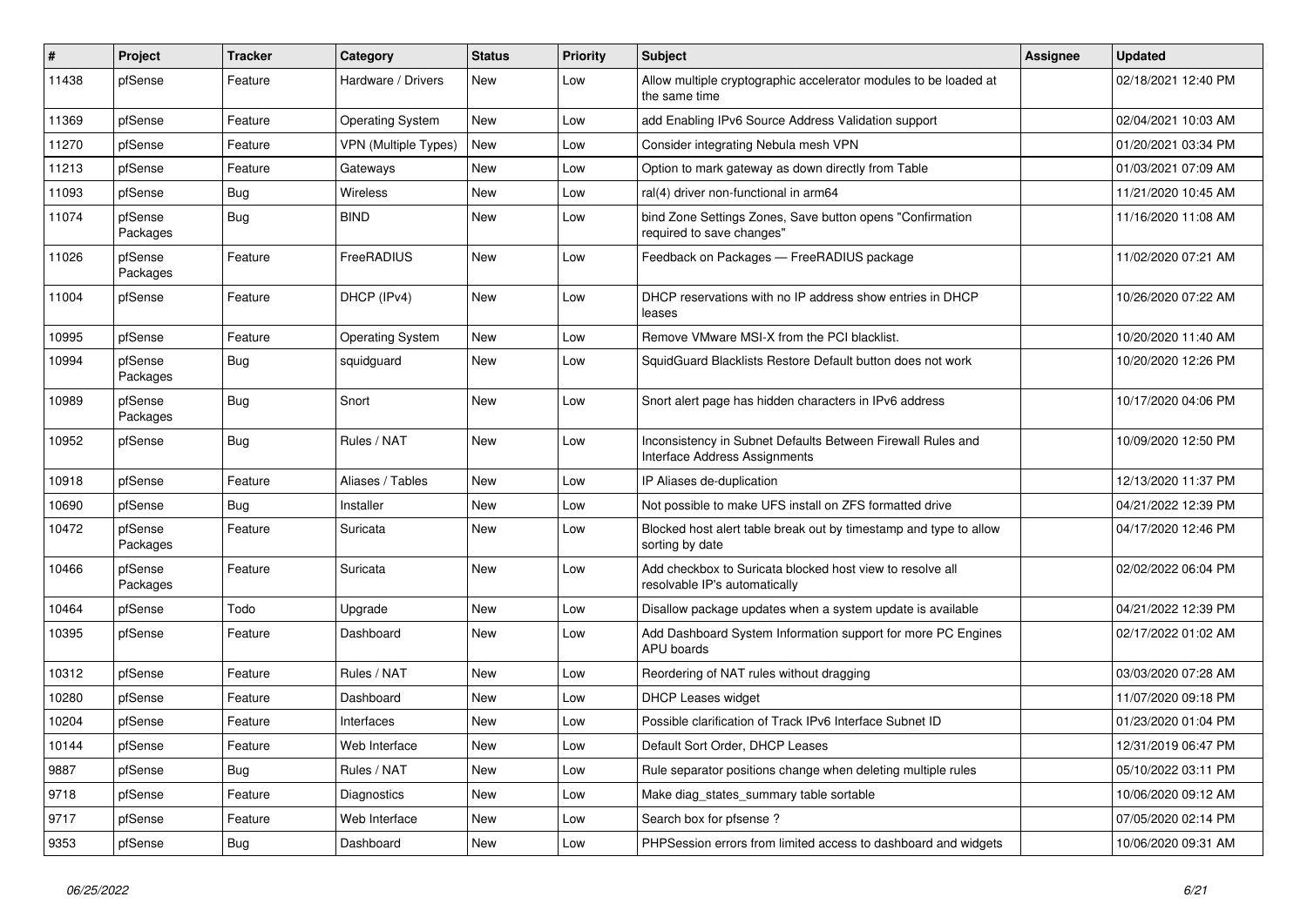| #    | Project             | <b>Tracker</b> | Category                 | <b>Status</b> | <b>Priority</b> | Subject                                                                                                                      | <b>Assignee</b> | <b>Updated</b>      |
|------|---------------------|----------------|--------------------------|---------------|-----------------|------------------------------------------------------------------------------------------------------------------------------|-----------------|---------------------|
| 9293 | pfSense             | Feature        | Web Interface            | New           | Low             | Provide WebUI message (banner) prior to login                                                                                |                 | 08/14/2019 02:39 PM |
| 9247 | pfSense<br>Packages | <b>Bug</b>     | haproxy                  | New           | Low             | HAProxy multiple server selection on stats pages doesn't work                                                                |                 | 01/02/2019 04:44 PM |
| 9149 | pfSense             | <b>Bug</b>     | Package System           | New           | Low             | Continued issues with /tmp and /var in RAM on 2.4                                                                            |                 | 11/24/2018 11:56 AM |
| 9085 | pfSense<br>Packages | Feature        | OpenVPN Client<br>Export | New           | Low             | OpenVPN connect/disconnect scripts                                                                                           |                 | 08/13/2019 09:15 AM |
| 8846 | pfSense             | <b>Bug</b>     | Gateways                 | New           | Low             | Misleading gateway error message adding/editing static routes<br>using a disabled interface                                  |                 | 08/21/2019 11:29 AM |
| 8820 | pfSense             | Bug            | Rules / NAT              | New           | Low             | System/Advanced/Misc - "Do not kill connections when schedule<br>expires" UN-checked still leaves existing connections open. |                 | 07/28/2020 10:59 AM |
| 8743 | pfSense             | Todo           | Gateways                 | New           | Low             | Gateway Groups page should list gateways in tier order                                                                       |                 | 08/14/2019 12:16 PM |
| 8532 | pfSense             | Feature        | OpenVPN                  | New           | Low             | Ability to add metric to pushed routes                                                                                       |                 | 05/22/2018 07:45 AM |
| 8500 | pfSense             | <b>Bug</b>     | <b>Dynamic DNS</b>       | New           | Low             | Incorrect categorization of status/info messages from phpDynDNS                                                              |                 | 08/16/2019 12:50 PM |
| 8474 | pfSense             | Feature        | <b>High Availability</b> | New           | Low             | Easier Conversion to HA Pair from Existing Non-HA Firewall                                                                   |                 | 04/19/2018 11:52 PM |
| 8458 | pfSense             | Feature        | Dashboard                | New           | Low             | Allow reordering of interface widget                                                                                         |                 | 08/14/2019 10:52 AM |
| 8316 | pfSense             | Feature        | Rules / NAT              | New           | Low             | expiration date when creating new rules                                                                                      |                 | 08/21/2019 09:11 AM |
| 7902 | pfSense<br>Packages | Feature        | OpenVPN Client<br>Export | New           | Low             | allow vpn client export of other to be a blank field                                                                         |                 | 08/19/2019 03:33 PM |
| 7848 | pfSense             | <b>Bug</b>     | Diagnostics              | New           | Low             | NDP Table Sort by Expiration Error                                                                                           |                 | 08/26/2019 02:56 PM |
| 7788 | pfSense             | <b>Bug</b>     | Dashboard                | New           | Low             | Irregular updating of widgets like cpu/uptime on system widget.                                                              |                 | 08/21/2019 09:03 AM |
| 7688 | pfSense             | Feature        | Backup / Restore         | New           | Low             | AutoConfigBackup - Info Icon - username only                                                                                 |                 | 10/22/2017 10:46 AM |
| 7683 | pfSense<br>Packages | Feature        | New Package<br>Request   | New           | Low             | Splunk Universal Forwarder Package                                                                                           |                 | 08/19/2019 02:54 PM |
| 7531 | pfSense             | Feature        | Package System           | <b>New</b>    | Low             | pkg behavior when encountering invalid SSL certificate                                                                       |                 | 05/08/2017 06:57 PM |
| 7495 | pfSense             | Feature        | <b>DNS Resolver</b>      | New           | Low             | Ability to set TTL for local for Unbound host overrides and dhcp<br>leases                                                   |                 | 03/06/2018 09:46 AM |
| 7459 | pfSense             | Feature        | Diagnostics              | New           | Low             | 'Refresh" button for Diagnostics/Tables display                                                                              |                 | 08/21/2019 09:27 AM |
| 7442 | pfSense             | Feature        | Diagnostics              | New           | Low             | Suggestions for Diagnostics / ARP Table and Diagnostics / NDP<br>Table                                                       |                 | 08/21/2019 09:27 AM |
| 7441 | pfSense             | Feature        | DHCP (IPv4)              | New           | Low             | Display start/end times for Static Mapping leases on DHCP<br>Leases/DHCPv6 Leases                                            |                 | 08/21/2019 10:48 AM |
| 7411 | pfSense<br>Packages | Todo           | ladvd                    | New           | Low             | LADVD Devices not wide enough                                                                                                |                 | 10/22/2017 05:04 AM |
| 7365 | pfSense             | Feature        | Logging                  | New           | Low             | Pass firewall/filter rule set through logging for centralized loggers to<br>key on                                           |                 | 03/07/2017 10:44 AM |
| 7329 | pfSense             | <b>Bug</b>     | <b>DNS Forwarder</b>     | New           | Low             | <b>DHCP Not Updating DNS</b>                                                                                                 |                 | 01/21/2022 09:16 PM |
| 7314 | pfSense             | Bug            | <b>RRD Graphs</b>        | New           | Low             | Discrepancy in ntp monitoring view                                                                                           |                 | 02/24/2017 08:37 PM |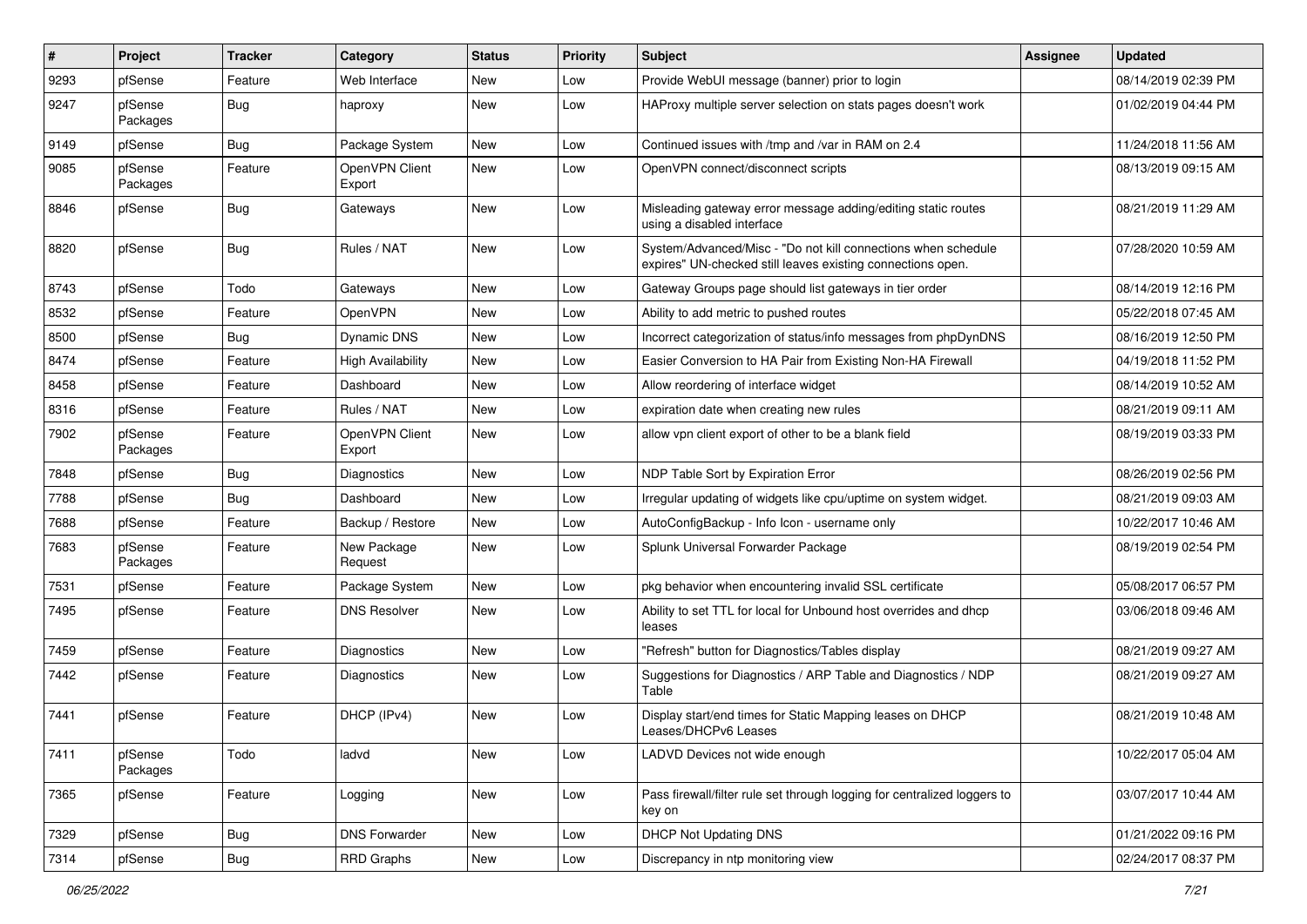| $\sharp$ | Project | <b>Tracker</b> | Category                                 | <b>Status</b> | <b>Priority</b> | Subject                                                                                                                            | <b>Assignee</b> | <b>Updated</b>      |
|----------|---------|----------------|------------------------------------------|---------------|-----------------|------------------------------------------------------------------------------------------------------------------------------------|-----------------|---------------------|
| 7289     | pfSense | Bug            | Certificates                             | New           | Low             | Generating 4096bit Certificate                                                                                                     |                 | 08/14/2019 09:56 AM |
| 7181     | pfSense | Feature        | Rules / NAT                              | New           | Low             | Add Top and Add Bottom on Seperator                                                                                                |                 | 08/21/2019 08:55 AM |
| 7078     | pfSense | Feature        | OpenVPN                                  | New           | Low             | Allow reordering of client specific overrides in OpenVPN                                                                           |                 | 11/21/2019 02:48 PM |
| 6842     | pfSense | Feature        | Package System                           | New           | Low             | Package Manager progress bar should indicate overall progress                                                                      |                 | 08/21/2019 08:55 AM |
| 6608     | pfSense | Feature        | Backup / Restore                         | New           | Low             | backup and restore dhcp                                                                                                            |                 | 07/13/2016 04:09 PM |
| 6390     | pfSense | Todo           | Dashboard                                | New           | Low             | Autoscale from Traffic Graph not correct size (big graphs)                                                                         |                 | 05/23/2016 01:38 PM |
| 6386     | pfSense | Bug            | IPv6 Router<br>Advertisements<br>(RADVD) | New           | Low             | Switching Router Advertisements to disabled should broadcast IP<br>Removal messages                                                |                 | 05/22/2016 10:44 PM |
| 6361     | pfSense | Bug            | Web Interface                            | New           | Low             | Responsive Mobile Menu issue                                                                                                       |                 | 05/16/2016 12:09 PM |
| 5567     | pfSense | Feature        | Dashboard                                | <b>New</b>    | Low             | CARP status widget does not update in real time                                                                                    |                 | 08/20/2019 03:33 PM |
| 5307     | pfSense | Feature        | <b>RRD Graphs</b>                        | New           | Low             | Add logarithmic scale option to RRD graphs                                                                                         |                 | 10/14/2015 07:37 AM |
| 4914     | pfSense | Feature        | Diagnostics                              | New           | Low             | <b>Packet Capture Settings</b>                                                                                                     |                 | 08/20/2019 08:51 AM |
| 4724     | pfSense | Feature        | <b>Captive Portal</b>                    | New           | Low             | Captive Portal Status Add Client Hostname                                                                                          |                 | 05/22/2015 08:38 AM |
| 4374     | pfSense | Feature        | <b>Notifications</b>                     | New           | Low             | Add timestamps to notification e-mails                                                                                             |                 | 02/05/2015 12:43 AM |
| 4195     | pfSense | Feature        | Aliases / Tables                         | New           | Low             | Aliases: sections                                                                                                                  |                 | 08/21/2019 11:01 AM |
| 4165     | pfSense | Feature        | Rules / NAT                              | New           | Low             | Allow for security zones when defining interfaces and firewall rules.                                                              |                 | 02/06/2016 04:35 AM |
| 3943     | pfSense | Feature        | <b>Operating System</b>                  | New           | Low             | pf - divert-reply not implemented (usefull for haproxy)                                                                            |                 | 10/16/2014 06:42 PM |
| 3859     | pfSense | Feature        | <b>Gateway Monitoring</b>                | New           | Low             | Make it possible to set the source IP address for gateway<br>monitoring                                                            |                 | 11/06/2016 10:12 PM |
| 3411     | pfSense | <b>Bug</b>     | Dashboard                                | New           | Low             | Interfaces and statistics dashboard widgets very slow with large<br>numbers of interfaces                                          |                 | 01/24/2014 02:09 AM |
| 3162     | pfSense | Feature        | <b>PPP</b> Interfaces                    | New           | Low             | <b>MLPPP Status of connections</b>                                                                                                 |                 | 08/20/2019 10:20 AM |
| 2545     | pfSense | Feature        | <b>Captive Portal</b>                    | New           | Low             | CaptivePortal: Custom "Re-authenticate every x minutes"                                                                            |                 | 07/08/2012 05:21 PM |
| 2357     | pfSense | Feature        | Interfaces                               | New           | Low             | Support Dual Stack Lite                                                                                                            |                 | 05/13/2014 09:39 PM |
| 2323     | pfSense | Feature        | DHCP (IPv4)                              | New           | Low             | GUI doesn't allow to configure DHCP server to serve IP addresses<br>belonging to subnets wich are not associated with an interface |                 | 08/19/2019 10:27 AM |
| 1219     | pfSense | Feature        | Developer Tools                          | New           | Low             | Ship DTRACE enabled kernels in the images                                                                                          |                 | 07/26/2017 03:14 AM |
| 628      | pfSense | Feature        | Web Interface                            | New           | Low             | Ability to specify listen IP address of management services (SSH,<br>web interface)                                                |                 | 07/09/2021 01:21 PM |
| 290      | pfSense | Feature        | Multi-WAN                                | New           | Low             | Add Multi-WAN awareness to UPnP                                                                                                    |                 | 01/06/2016 05:24 PM |
| 8502     | pfSense | <b>Bug</b>     | Web Interface                            | Confirmed     | Low             | main (top) menu items do not drop down in some cases                                                                               |                 | 07/06/2020 02:39 PM |
| 6430     | pfSense | <b>Bug</b>     | <b>DNS Resolver</b>                      | Confirmed     | Low             | pfsense should sanity-check hostnames when copying from<br>dhcpd.leases to /etc/hosts                                              |                 | 08/13/2019 01:23 PM |
| 6255     | pfSense | Bug            | PPP Interfaces                           | Confirmed     | Low             | PPP Country/Provider/Plan configuration not saved                                                                                  |                 | 04/25/2016 07:15 PM |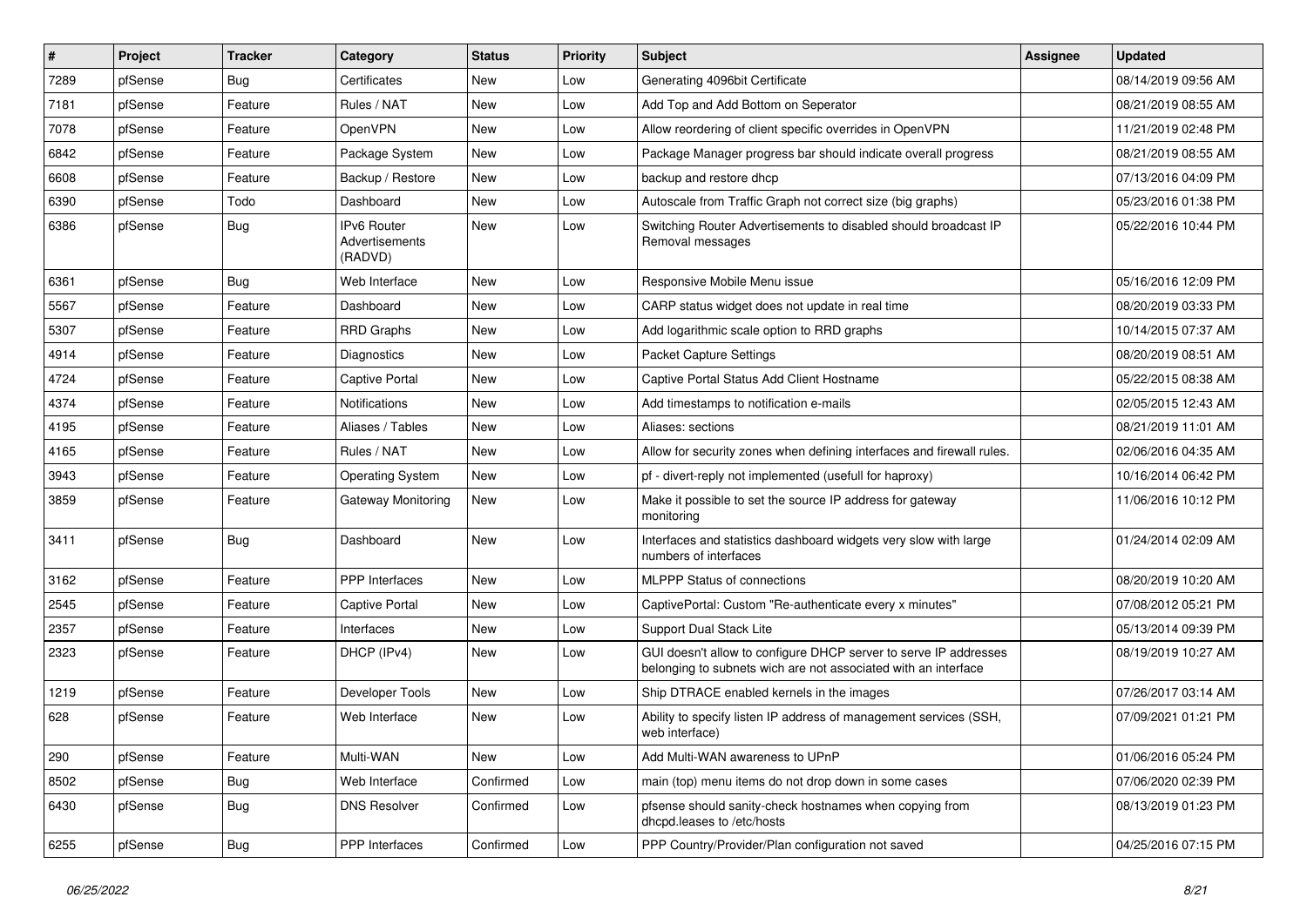| #     | Project             | <b>Tracker</b> | Category                     | <b>Status</b>                 | <b>Priority</b> | Subject                                                                                                                | Assignee             | <b>Updated</b>      |
|-------|---------------------|----------------|------------------------------|-------------------------------|-----------------|------------------------------------------------------------------------------------------------------------------------|----------------------|---------------------|
| 6055  | pfSense             | Bug            | Package System               | Confirmed                     | Low             | Menu items may remain from packages no longer installed                                                                |                      | 06/18/2021 08:46 PM |
| 6011  | pfSense             | <b>Bug</b>     | Web Interface                | Confirmed                     | Low             | IPv6 link local fails HTTP REFERER check                                                                               |                      | 09/04/2016 09:57 AM |
| 5658  | pfSense             | <b>Bug</b>     | <b>Captive Portal</b>        | Confirmed                     | Low             | Files with the same name cannot be uploaded to multiple captive<br>portal zones                                        |                      | 12/18/2015 07:19 PM |
| 5469  | pfSense             | <b>Bug</b>     | Package System               | Confirmed                     | Low             | package.dtd XSD schema is a piece of pathetic, useless,<br>unmaintained junk                                           |                      | 11/22/2015 06:26 AM |
| 3889  | pfSense             | <b>Bug</b>     | <b>XML Parser</b>            | Confirmed                     | Low             | Non relevant changes in config.xml                                                                                     |                      | 08/13/2019 12:23 PM |
| 2234  | pfSense             | <b>Bug</b>     | Web Interface                | Confirmed                     | Low             | Status: Traffic Graph - only shows interface's subnet                                                                  |                      | 01/15/2022 08:33 PM |
| 2042  | pfSense             | Bug            | <b>NAT Reflection</b>        | Confirmed                     | Low             | NAT reflection doesn't apply to self-initiated traffic                                                                 |                      | 01/21/2021 10:38 PM |
| 4234  | pfSense             | Feature        | <b>IPsec</b>                 | Assigned                      | Low             | allow for strict user <> cn validation of mobile ipsec users when<br>using rsa+xauth                                   |                      | 01/24/2017 06:11 AM |
| 11589 | pfSense             | Feature        | <b>Traffic Graphs</b>        | <b>Pull Request</b><br>Review | Low             | Fix iftop experimental traffic fetcher, unify and improve output style                                                 |                      | 03/03/2021 03:30 PM |
| 11508 | pfSense             | Todo           | Web Interface                | <b>Pull Request</b><br>Review | Low             | Update SimplePie to to v1.5.6                                                                                          |                      | 02/23/2021 07:23 AM |
| 13098 | pfSense<br>Packages | <b>Bug</b>     | haproxy                      | Feedback                      | Low             | HAProxy Virtual IP broken link under Frontend setup                                                                    |                      | 04/27/2022 08:35 AM |
| 11530 | pfSense<br>Packages | Bug            | ntop                         | Feedback                      | Low             | ntopng 4.2 needs to be updated to 4.3, Bug when accessing a host<br>for details                                        |                      | 03/05/2022 08:35 PM |
| 10959 | pfSense             | <b>Bug</b>     | <b>Traffic Graphs</b>        | Feedback                      | Low             | Traffic graph stopped on interface used via netmap                                                                     |                      | 02/22/2021 02:57 AM |
| 8576  | pfSense             | <b>Bug</b>     | Rules / NAT                  | Feedback                      | Low             | pfSense stops passing traffic after some time when using Outbound<br>NAT pool w/ Sticky Address                        |                      | 10/28/2021 01:47 PM |
| 12734 | pfSense             | Bug            | Web Interface                | Incomplete                    | Low             | Long hostname breaks DHCP leases layout                                                                                |                      | 01/31/2022 01:03 PM |
| 6873  | pfSense             | <b>Bug</b>     | DHCP (IPv6)                  | New                           | Low             | radvd - Too many addresses in RDNSS section when previously<br>using DHCPv6                                            | Dominic<br>McKeown   | 06/06/2018 10:45 AM |
| 10892 | pfSense             | <b>Bug</b>     | Rules / NAT                  | New                           | Low             | Large number of VLAN/LANs make floating rules are to read                                                              | <b>Jared Dillard</b> | 02/01/2021 03:29 PM |
| 7387  | pfSense             | <b>Bug</b>     | Dashboard                    | <b>New</b>                    | Low             | New Traffic Graph in dashboard resets inverted view to normal view                                                     | <b>Jared Dillard</b> | 12/11/2021 08:14 PM |
| 6752  | pfSense<br>Packages | Todo           | <b>Status Traffic Totals</b> | New                           | Low             | <b>Traffic Totals Data Summary Graph</b>                                                                               | Jared Dillard        | 11/08/2017 08:58 AM |
| 6697  | pfSense             | Todo           | Web Interface                | <b>New</b>                    | Low             | White squares around the numeric values in the Status / Queues<br>page                                                 | Jared Dillard        | 08/15/2016 03:19 AM |
| 6696  | pfSense             | Bug            | Traffic Shaper (ALTQ) New    |                               | Low             | Add configure link to Status > Queues error message if traffic<br>shaping not configured                               | Jared Dillard        | 08/21/2019 08:55 AM |
| 6026  | pfSense             | Bug            | Rules / NAT                  | New                           | Low             | webinterface, firewall rules, wrapping of columns or visible<br>(horizontal) scrollbar needed when contents doesnt fit | <b>Jared Dillard</b> | 08/20/2019 03:40 PM |
| 5480  | pfSense             | Todo           | Web Interface                | New                           | Low             | inconsistent display of default values in fields                                                                       | Jared Dillard        | 03/01/2016 04:59 PM |
| 11471 | pfSense Docs        | Todo           | Development                  | New                           | Low             | Feedback on Development - Developing Packages                                                                          | Jim Pingle           | 02/19/2021 02:52 PM |
| 9608  | pfSense Docs        | Correction     | Recipes                      | New                           | Low             | Feedback on Virtualization - Virtualizing pfSense with Hyper-V                                                         | Jim Pingle           | 03/06/2021 04:29 PM |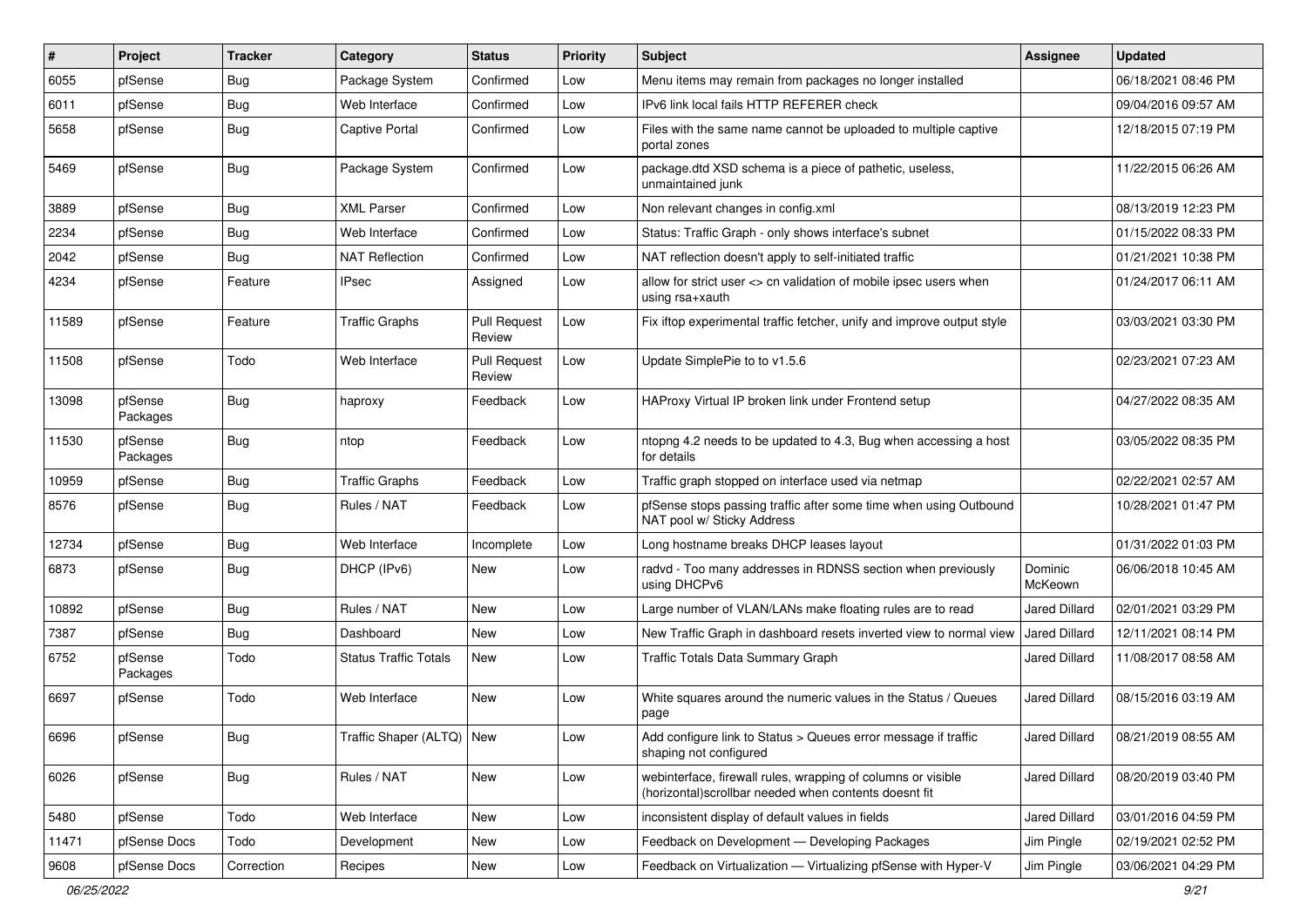| $\sharp$ | Project             | <b>Tracker</b> | Category                 | <b>Status</b>                 | <b>Priority</b> | <b>Subject</b>                                                                                               | <b>Assignee</b>      | <b>Updated</b>      |
|----------|---------------------|----------------|--------------------------|-------------------------------|-----------------|--------------------------------------------------------------------------------------------------------------|----------------------|---------------------|
| 9454     | pfSense Docs        | Correction     | Interfaces               | <b>New</b>                    | Low             | Feedback on IDS / IPS - Snort Suppression Lists                                                              | Jim Pingle           | 09/23/2020 02:44 PM |
| 84       | pfSense             | Feature        | Web Interface            | <b>New</b>                    | Low             | <b>Nightly Filter Summary E-Mail</b>                                                                         | Jim Pingle           | 04/03/2010 06:22 PM |
| 13258    | pfSense             | <b>Bug</b>     | Console Menu             | <b>Pull Request</b><br>Review | Low             | secret menu option 100                                                                                       | Jim Pingle           | 06/12/2022 01:44 PM |
| 8192     | pfSense             | Bug            | Gateway Monitoring       | New                           | Low             | dpinger - Change in ISP link-local IPv6 address drops connectivity                                           | Luiz Souza           | 11/05/2020 07:31 AM |
| 6023     | pfSense<br>Packages | Bug            | Suricata                 | New                           | Low             | Traffic Shaper (pfsense 2.3) Suricata V3.0 Inline Mode Operation                                             | Luiz Souza           | 04/15/2016 05:59 AM |
| 9970     | pfSense             | Feature        | Captive Portal           | <b>New</b>                    | Low             | Captive Portal and SAML2 Integration                                                                         | Mauro Braggio        | 10/12/2020 07:39 AM |
| 4451     | pfSense             | Bug            | DHCP (IPv4)              | <b>New</b>                    | Low             | Status DHCP Leases shows double entries for static entries without<br>IP address                             | <b>Phillip Davis</b> | 05/21/2022 04:55 PM |
| 9296     | pfSense             | Bug            | Aliases / Tables         | Confirmed                     | Low             | Alias content is sometimes incomplete when mixing FQDN and IP<br>address                                     | Reid<br>Linnemann    | 06/18/2022 03:12 PM |
| 11352    | pfSense             | Bug            | FreeBSD                  | New                           | Low             | CTF types > 2^15 in the pfSense kernel config results in DTrace<br>failing                                   | Scott Long           | 03/17/2021 02:52 AM |
| 13209    | pfSense<br>Packages | Bug            | pfBlockerNG              | New                           | Low             | Parsing Filter log by pfBlockerNG creates IP Block log with<br>Source/Destination mixed up or wrong Direcion | Viktor Gurov         | 05/25/2022 03:50 AM |
| 12264    | pfSense<br>Packages | Bug            | Squid                    | Feedback                      | Low             | Stray <table> line in squid monitor.php</table>                                                              | Viktor Gurov         | 12/23/2021 10:53 AM |
| 11343    | pfSense<br>Packages | <b>Bug</b>     | <b>BIND</b>              | Feedback                      | Low             | Invalid link to pfSense-pkg-bind changelog                                                                   | <b>Viktor Gurov</b>  | 04/05/2022 08:12 AM |
| 13297    | pfSense             | Feature        | Routing                  | <b>New</b>                    | Normal          | Support for Gateway Groups as Static Route destinations                                                      |                      | 06/24/2022 07:41 AM |
| 13296    | pfSense             | Feature        | DHCP (IPv6)              | <b>New</b>                    | Normal          | Add support for DHCP6 OPTION PD EXCLUDE (RFC 6603)                                                           |                      | 06/24/2022 10:10 PM |
| 13293    | pfSense             | Feature        | OpenVPN                  | New                           | Normal          | Option to set auth-gen-token in OpenVPN GUI                                                                  |                      | 06/21/2022 02:35 PM |
| 13292    | pfSense<br>Packages | Feature        | <b>ACME</b>              | New                           | Normal          | Separator                                                                                                    |                      | 06/21/2022 12:06 PM |
| 13288    | pfSense             | <b>Bug</b>     | Configuration<br>Backend | <b>New</b>                    | Normal          | Encode FreeRADIUS Custom Options                                                                             |                      | 06/20/2022 10:36 AM |
| 13287    | pfSense             | Feature        | Configuration<br>Backend | <b>New</b>                    | Normal          | Encode OpenVPN Custom Options                                                                                |                      | 06/20/2022 10:33 AM |
| 13280    | pfSense             | Bug            | Unknown                  | <b>New</b>                    | Normal          | Entries duplicated in /boot/loader.conf                                                                      |                      | 06/19/2022 11:11 AM |
| 13279    | pfSense             | Bug            | Interfaces               | <b>New</b>                    | Normal          | DHCP config override affects Gateway installation.                                                           |                      | 06/17/2022 07:25 AM |
| 13277    | pfSense             | Bug            | <b>IGMP Proxy</b>        | New                           | Normal          | IGMP Proxy webConfigurator Page Always Produces Error                                                        |                      | 06/16/2022 07:50 PM |
| 13276    | pfSense             | <b>Bug</b>     | <b>IGMP Proxy</b>        | New                           | Normal          | IGMP Proxy Error Message for Logging Links to System Log<br>Instead of Routing Log                           |                      | 06/16/2022 07:48 PM |
| 13273    | pfSense             | Bug            | DHCP (IPv4)              | New                           | Normal          | dhclient can use conflicting recorded leases                                                                 |                      | 06/14/2022 11:07 AM |
| 13270    | pfSense Docs        | New Content    | OpenVPN                  | <b>New</b>                    | Normal          | OpenVPN client gateway is incorrect when the server does not<br>push routes                                  |                      | 06/13/2022 08:17 AM |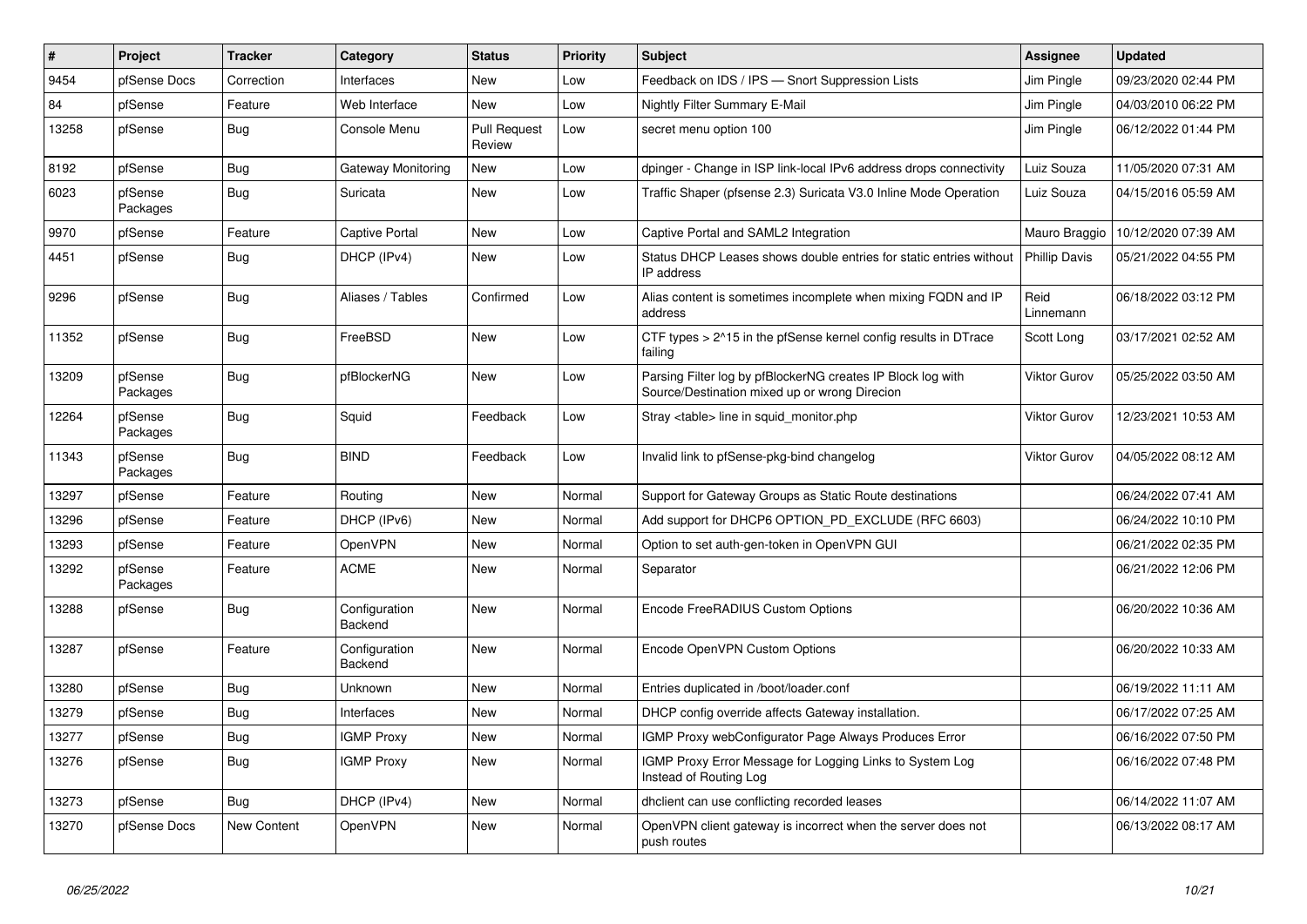| #     | Project             | <b>Tracker</b> | Category            | <b>Status</b> | <b>Priority</b> | <b>Subject</b>                                                                                 | <b>Assignee</b> | <b>Updated</b>      |
|-------|---------------------|----------------|---------------------|---------------|-----------------|------------------------------------------------------------------------------------------------|-----------------|---------------------|
| 13267 | pfSense             | Bug            | OpenVPN             | New           | Normal          | dpinger continues to run on OpenVPN gateway after OpenVPN<br>service is stopped.               |                 | 06/12/2022 02:49 PM |
| 13264 | pfSense             | Feature        | <b>IPsec</b>        | New           | Normal          | IPSec Phase2 select multiple PFS key groups                                                    |                 | 06/10/2022 04:29 PM |
| 13260 | pfSense             | Feature        | Authentication      | New           | Normal          | Add support for OpenVPN static-challenge                                                       |                 | 06/09/2022 02:04 PM |
| 13256 | pfSense             | Feature        | DHCP (IPv4)         | New           | Normal          | Better handling of duplicate IPs in static DHCP assignments                                    |                 | 06/11/2022 04:51 PM |
| 13254 | pfSense             | <b>Bug</b>     | <b>DNS Resolver</b> | New           | Normal          | DNS resolver does not update "unbound.conf" file during link down<br>events                    |                 | 06/08/2022 07:55 AM |
| 13253 | pfSense             | Bug            | DHCP (IPv6)         | New           | Normal          | dhcp6c" is not restarted when applying settings when multiple<br>WANs are configured for DHCP6 |                 | 06/06/2022 02:58 PM |
| 13252 | pfSense             | Bug            | Upgrade             | New           | Normal          | reduce frequency of php-fpm socket connection attempts from<br>check reload status             |                 | 06/12/2022 11:11 AM |
| 13249 | pfSense             | Bug            | Console Menu        | New           | Normal          | Running playback comands multiple times results in PHP error                                   |                 | 06/06/2022 07:02 AM |
| 13248 | pfSense             | Regression     | DHCP (IPv6)         | New           | Normal          | IPv6 Router Advertisements runs when config.xml does not contain<br>an entry for the interface |                 | 06/05/2022 07:44 PM |
| 13246 | pfSense<br>Packages | Feature        | iperf               | New           | Normal          | iperf3 service controls do not work                                                            |                 | 06/05/2022 06:51 PM |
| 13244 | pfSense             | Feature        | Web Interface       | <b>New</b>    | Normal          | Add help text under Timezone settings in the GUI                                               |                 | 06/03/2022 01:00 PM |
| 13242 | pfSense             | Feature        | Gateway Monitoring  | New           | Normal          | Enhancements to static route creation/deletion for dpinger monitor<br>IPs                      |                 | 06/03/2022 11:20 AM |
| 13240 | pfSense             | Bug            | Rules / NAT         | New           | Normal          | Dynamic NPt entry UI has a couple quirks                                                       |                 | 06/02/2022 09:32 PM |
| 13237 | pfSense             | Bug            | DHCP (IPv6)         | New           | Normal          | dhcp6c script cannot be executed safely                                                        |                 | 06/01/2022 11:20 AM |
| 13236 | pfSense Docs        | Todo           | Products            | New           | Normal          | Document link speed limitations with igc and ix on 6100/4100                                   |                 | 05/31/2022 05:53 PM |
| 13224 | pfSense             | Bug            | Notifications       | New           | Normal          | Email notification flood when UPS (NUT) and WAN send<br>notifications                          |                 | 05/27/2022 01:58 AM |
| 13222 | pfSense             | Bug            | UPnP/NAT-PMP        | New           | Normal          | CARP IP does not listen for NAT-PMP packets                                                    |                 | 05/26/2022 02:28 PM |
| 13207 | pfSense<br>Packages | Feature        | pfBlockerNG         | New           | Normal          | The feed column on the Alerts page is confusing                                                |                 | 05/24/2022 04:56 AM |
| 13206 | pfSense Plus        | Bug            | Hardware / Drivers  | New           | Normal          | SG-3100 LED GPIO hangs                                                                         |                 | 06/11/2022 07:01 PM |
| 13202 | pfSense<br>Packages | Bug            | pfBlockerNG         | New           | Normal          | Missing Protocols on IP Feed Groups Advanced Inbound/Outbound<br>Firewall Rule settings        |                 | 05/23/2022 08:58 AM |
| 13201 | pfSense<br>Packages | Feature        | pfBlockerNG         | New           | Normal          | Add FireHol Security IP Feeds                                                                  |                 | 05/23/2022 06:34 AM |
| 13200 | pfSense<br>Packages | Feature        | pfBlockerNG         | New           | Normal          | Custom DNS Servers for Alert settings                                                          |                 | 05/23/2022 06:16 AM |
| 13199 | pfSense<br>Packages | Feature        | pfBlockerNG         | New           | Normal          | Feed groups should not have the first listing in the group bar                                 |                 | 05/23/2022 06:03 AM |
| 13198 | pfSense<br>Packages | Feature        | pfBlockerNG         | New           | Normal          | Dark Theme Styling issues - Alerts White bar                                                   |                 | 05/23/2022 06:05 AM |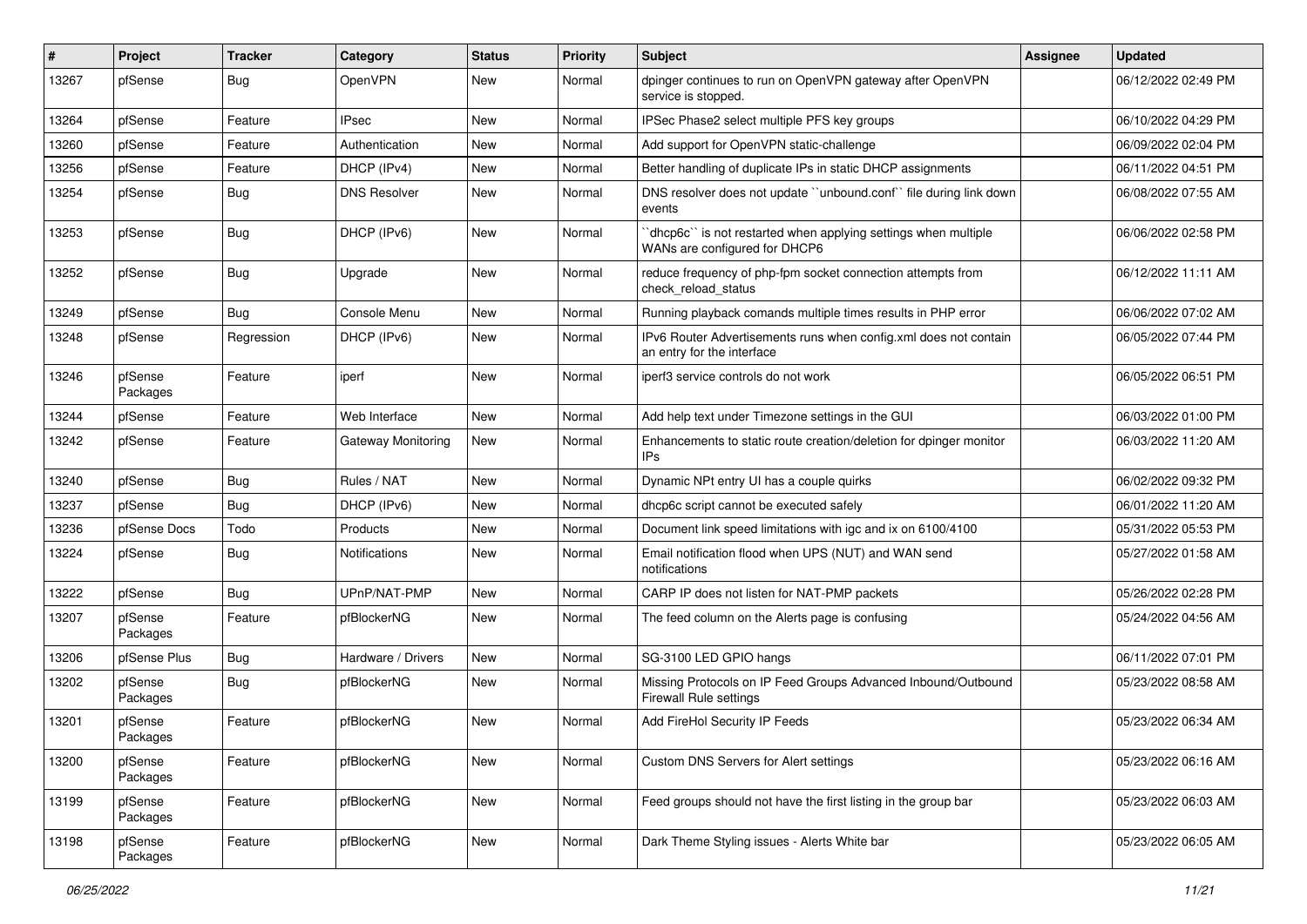| $\sharp$ | Project             | <b>Tracker</b> | Category                 | <b>Status</b> | <b>Priority</b> | Subject                                                                                                     | Assignee | <b>Updated</b>      |
|----------|---------------------|----------------|--------------------------|---------------|-----------------|-------------------------------------------------------------------------------------------------------------|----------|---------------------|
| 13197    | pfSense<br>Packages | Feature        | pfBlockerNG              | New           | Normal          | Put a Single donation link and a proper patreon lin in the pfBlocker<br>Support Banner / Widget             |          | 05/23/2022 05:35 AM |
| 13196    | pfSense<br>Packages | Feature        | pfBlockerNG              | New           | Normal          | remove NoVirusThanks feed                                                                                   |          | 05/23/2022 06:05 AM |
| 13195    | pfSense<br>Packages | Feature        | pfBlockerNG              | New           | Normal          | Dedicated website for Feed mangement - Community Driven                                                     |          | 05/23/2022 05:22 AM |
| 13194    | pfSense<br>Packages | Bug            | pfBlockerNG              | New           | Normal          | Remove dead Malc0de feed                                                                                    |          | 05/23/2022 05:16 AM |
| 13187    | pfSense             | Documentation  | Upgrade                  | New           | Normal          | Azure Frequently asked questions                                                                            |          | 05/20/2022 06:52 AM |
| 13167    | pfSense             | Bug            | Dynamic DNS              | New           | Normal          | phpDynDNS: DigitalOcean ddns update fails (bad request, invalid<br>character '-' in request_id)             |          | 06/16/2022 09:30 PM |
| 13158    | pfSense             | Bug            | Web Interface            | New           | Normal          | Input validation error when applying limiter changes                                                        |          | 05/14/2022 05:32 PM |
| 13156    | pfSense<br>Packages | Regression     | pfBlockerNG              | New           | Normal          | pfBlockerNG IP block stats do not work                                                                      |          | 06/13/2022 08:16 PM |
| 13141    | pfSense<br>Packages | Bug            | squidguard               | New           | Normal          | wrong page squidguard block                                                                                 |          | 05/09/2022 05:33 PM |
| 13138    | pfSense<br>Packages | Feature        | pfBlockerNG              | <b>New</b>    | Normal          | DNS over HTTPS/TLS Blocking should be removed from<br>SafeSearch                                            |          | 05/07/2022 02:52 AM |
| 13137    | pfSense<br>Packages | Feature        | pfBlockerNG              | New           | Normal          | ckuethe/doh-blocklist.txt add to DoH feeds                                                                  |          | 05/07/2022 02:39 AM |
| 13136    | pfSense<br>Packages | Feature        | pfBlockerNG              | New           | Normal          | Add crypt0rr DNS-over-HTTPS (DOH) provider list feeds                                                       |          | 05/07/2022 02:27 AM |
| 13128    | pfSense<br>Packages | Bug            | Zabbix                   | New           | Normal          | Zabbix Agent 6: HA Server Setup                                                                             |          | 05/05/2022 01:55 AM |
| 13091    | pfSense             | Feature        | OpenVPN                  | New           | Normal          | RFE: Ability to specify the order of OpenVPN Authentication servers                                         |          | 04/22/2022 04:30 PM |
| 13087    | pfSense             | <b>Bug</b>     | OpenVPN                  | New           | Normal          | OpenVPN Server: hide WINS servers list when netbios option is<br>unchecked while WINS servers is checked    |          | 04/22/2022 10:29 AM |
| 13076    | pfSense             | <b>Bug</b>     | Gateway Monitoring       | New           | Normal          | Marking a gateway as down does not affect IPsec entries using<br>gateway groups                             |          | 06/03/2022 10:32 AM |
| 13074    | pfSense Plus        | Bug            | Cryptographic<br>Modules | New           | Normal          | AES-GCM with SafeXcel on Netgate 2100 causes MBUF overload                                                  |          | 06/12/2022 11:14 AM |
| 13073    | pfSense<br>Packages | Bug            | Squid                    | New           | Normal          | ClamAV - clamd dies with high CPU load and thus the C-ICAP of<br>squid-reverse proxy causes http:500 errors |          | 04/19/2022 05:38 AM |
| 13068    | pfSense             | <b>Bug</b>     | Aliases / Tables         | New           | Normal          | Error loading rules when URL Table IPs content is empty                                                     |          | 04/17/2022 09:07 PM |
| 13067    | pfSense             | <b>Bug</b>     | <b>FilterDNS</b>         | New           | Normal          | filterdns resolve interval is twice the intended value                                                      |          | 04/17/2022 07:45 PM |
| 13058    | pfSense             | Todo           | Rules / NAT              | New           | Normal          | Add static routes and directly connected networks back to policy<br>route negation rules                    |          | 04/13/2022 08:05 AM |
| 13053    | pfSense<br>Packages | <b>Bug</b>     | ACME                     | New           | Normal          | LoopiaAPI error handling                                                                                    |          | 05/05/2022 10:58 AM |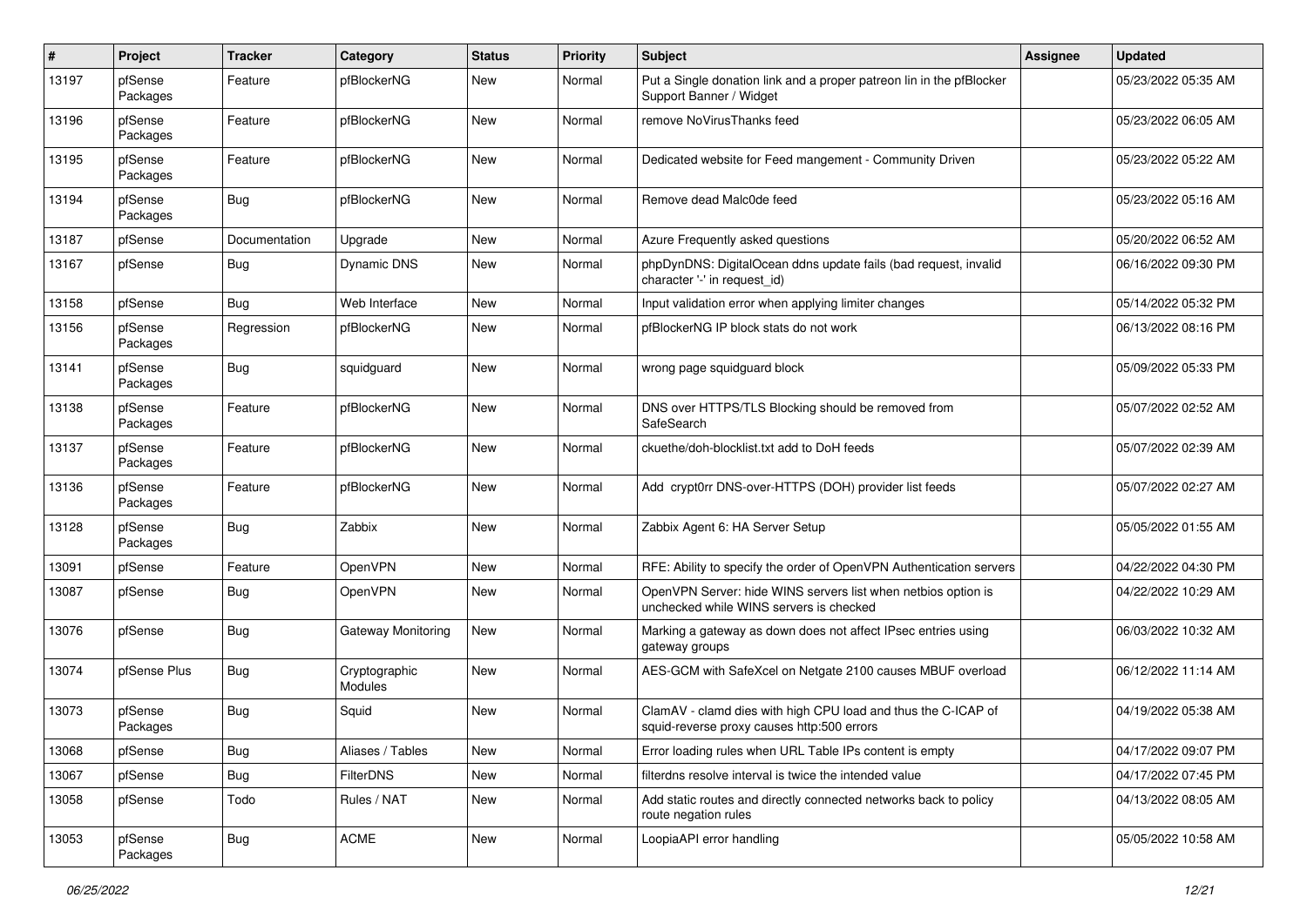| #     | Project             | <b>Tracker</b> | Category                                 | <b>Status</b> | Priority | <b>Subject</b>                                                                                                     | <b>Assignee</b> | <b>Updated</b>      |
|-------|---------------------|----------------|------------------------------------------|---------------|----------|--------------------------------------------------------------------------------------------------------------------|-----------------|---------------------|
| 13051 | pfSense             | <b>Bug</b>     | Traffic Shaper (ALTQ) New                |               | Normal   | Firewall traffic shaper by interface selection unknow                                                              |                 | 04/12/2022 07:03 AM |
| 13046 | pfSense             | Bug            | Rules / NAT                              | <b>New</b>    | Normal   | Floating rule applied to IPv6 interface with a SLAAC DHCPv6<br>gateway reports error on boot                       |                 | 04/11/2022 09:50 AM |
| 13045 | pfSense<br>Packages | <b>Bug</b>     | WireGuard                                | New           | Normal   | Firewall floating rules ignore WireGuard traffic                                                                   |                 | 04/11/2022 09:40 AM |
| 13044 | pfSense<br>Packages | Feature        | Mail report                              | New           | Normal   | Customized reporting                                                                                               |                 | 04/11/2022 09:22 AM |
| 13043 | pfSense<br>Packages | <b>Bug</b>     | WireGuard                                | <b>New</b>    | Normal   | OSPF over Wireguard interface doesn't populate neighbors after<br>reboot                                           |                 | 04/11/2022 09:22 AM |
| 13039 | pfSense<br>Packages | Feature        | AWS VPC                                  | <b>New</b>    | Normal   | Handle transit gateway VPNs in the AWS VPN wizard                                                                  |                 | 04/11/2022 07:31 AM |
| 13018 | pfSense<br>Packages | Bug            | pfBlockerNG                              | New           | Normal   | TLD and DNSBL Safesearch DOH conflict disables TLD block when<br>conflicting DOH FQDN is deselected or whitelisted |                 | 04/01/2022 05:59 PM |
| 13017 | pfSense             | Feature        | Packet Capture                           | <b>New</b>    | Normal   | Packet capture: add preview results while capture is running                                                       |                 | 04/09/2022 11:08 AM |
| 13016 | pfSense Docs        | New Content    | Virtualization                           | <b>New</b>    | Normal   | Workaround for bandwith issues since 2.6 when installed in<br>Hyper-V                                              |                 | 04/01/2022 01:06 PM |
| 13009 | pfSense             | Feature        | OpenVPN                                  | <b>New</b>    | Normal   | Add option for multiple remote addresses to OpenVPN Client                                                         |                 | 03/31/2022 12:42 PM |
| 13003 | pfSense             | Bug            | Hardware / Drivers                       | New           | Normal   | Malicious Driver Detection event on ixl driver                                                                     |                 | 06/23/2022 01:31 AM |
| 12982 | pfSense<br>Packages | <b>Bug</b>     | FreeRADIUS                               | <b>New</b>    | Normal   | FreeRadius RadReply table entries missing from pf                                                                  |                 | 06/19/2022 05:38 PM |
| 12974 | pfSense Plus        | Bug            | Installer                                | <b>New</b>    | Normal   | Typing anything into 1100/2100 recovery installer causes process to<br>stop                                        |                 | 06/05/2022 04:10 PM |
| 12960 | pfSense             | <b>Bug</b>     | Installer                                | New           | Normal   | VGA installer image defaults to serial console, serial console is<br>default in GUI settings                       |                 | 05/10/2022 03:19 PM |
| 12950 | pfSense             | <b>Bug</b>     | Routing                                  | New           | Normal   | OpenVPN as default gateway does not get set at boot time                                                           |                 | 04/09/2022 05:46 PM |
| 12947 | pfSense             | <b>Bug</b>     | DHCP (IPv6)                              | <b>New</b>    | Normal   | DHCP6 client does not take any action if the interface IPv6 address<br>changes during renewal                      |                 | 06/19/2022 09:34 PM |
| 12938 | pfSense             | <b>Bug</b>     | IPv6 Router<br>Advertisements<br>(RADVD) | New           | Normal   | MaxRtrAdvInterval would allow stale DNS servers to be deleted<br>faster                                            |                 | 03/12/2022 09:37 AM |
| 12927 | pfSense             | <b>Bug</b>     | OpenVPN                                  | New           | Normal   | OpenVPN with OCSP enabled allows connections with revoked<br>certificates                                          |                 | 03/24/2022 08:22 AM |
| 12922 | pfSense             | <b>Bug</b>     | DHCP (IPv4)                              | New           | Normal   | Classless static routes received on DHCP WAN can override<br>chosen default gateway                                |                 | 03/28/2022 10:08 AM |
| 12918 | pfSense<br>Packages | Feature        | pfBlockerNG                              | New           | Normal   | pfBlockerNG-devel changes from xmlrpc sync do not take effect<br>immediately                                       |                 | 03/07/2022 02:29 PM |
| 12905 | pfSense             | <b>Bug</b>     | Web Interface                            | <b>New</b>    | Normal   | Add VLAN Re-assignment to Import Interface Mismatch Wizard                                                         |                 | 03/07/2022 08:05 AM |
| 12903 | pfSense             | Feature        | Notifications                            | New           | Normal   | alternative authentication methods for email notifications?                                                        |                 | 03/07/2022 07:52 AM |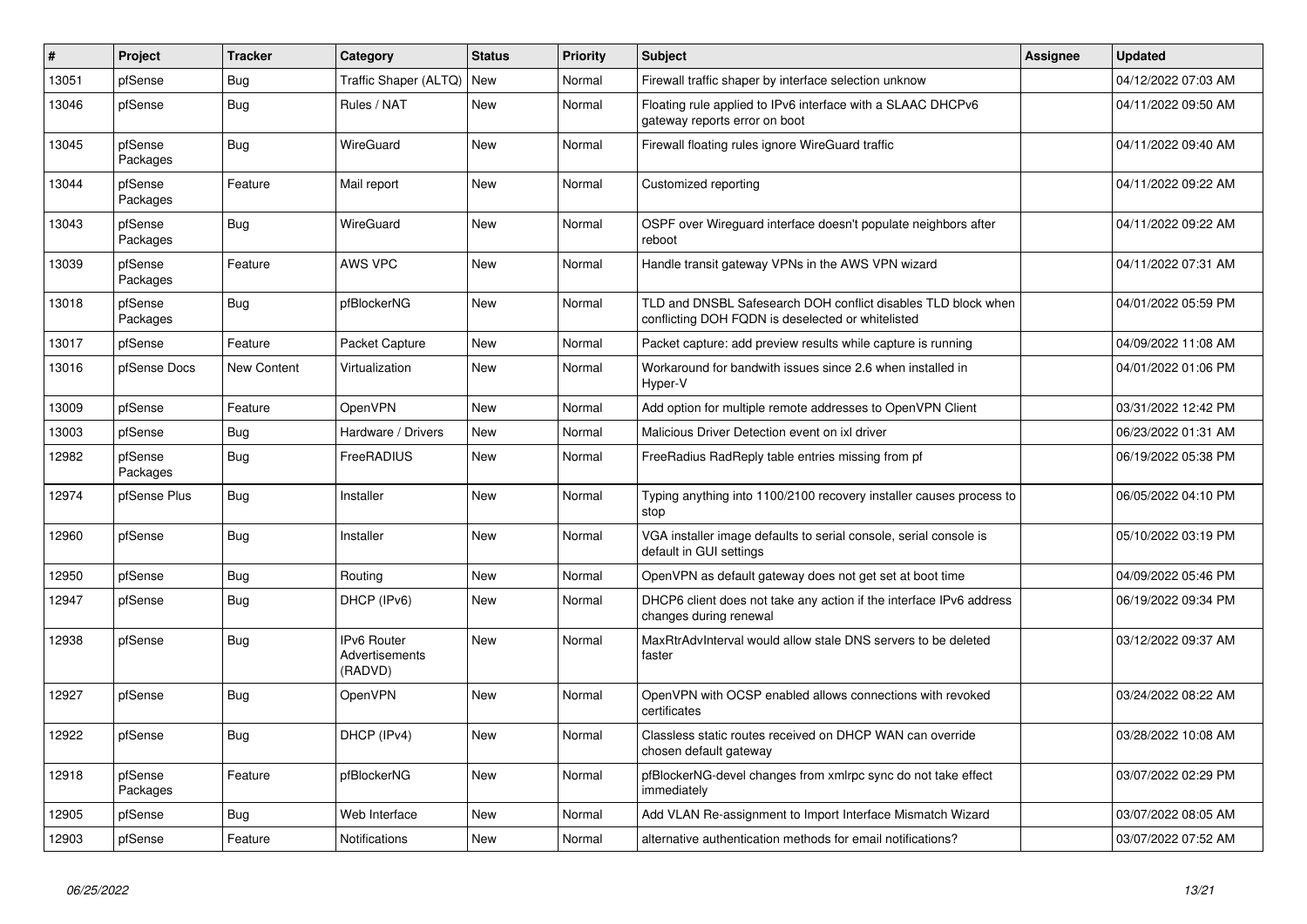| $\vert$ # | Project             | <b>Tracker</b> | Category               | <b>Status</b> | <b>Priority</b> | <b>Subject</b>                                                                                                | Assignee | <b>Updated</b>      |
|-----------|---------------------|----------------|------------------------|---------------|-----------------|---------------------------------------------------------------------------------------------------------------|----------|---------------------|
| 12899     | pfSense<br>Packages | Bug            | Suricata               | <b>New</b>    | Normal          | Suricata doesn't honor Pass List                                                                              |          | 03/04/2022 01:22 PM |
| 12889     | pfSense<br>Packages | Feature        | <b>FRR</b>             | New           | Normal          | FRR GUI add set ipv6 next-hop global                                                                          |          | 03/02/2022 06:10 AM |
| 12888     | pfSense             | Bug            | Rules / NAT            | New           | Normal          | pfSense sends un-NATed packets during OpenVPN startup                                                         |          | 03/01/2022 03:13 PM |
| 12883     | pfSense Docs        | Todo           | <b>DNS</b>             | New           | Normal          | Feedback on Services - DNS Resolver - Host Overrides                                                          |          | 02/28/2022 07:54 PM |
| 12875     | pfSense             | Bug            | Package System         | New           | Normal          | Import zabbix-agent6 and zabbix-proxy6 from FreeBSD Ports                                                     |          | 05/28/2022 06:50 PM |
| 12874     | pfSense             | Feature        | OpenVPN                | New           | Normal          | OpenVPN RADIUS Framed-Pool                                                                                    |          | 02/25/2022 02:24 PM |
| 12861     | pfSense Docs        | Correction     | Hardware               | <b>New</b>    | Normal          | pfSense hardware tuning guide references obsolete interface loader<br>variable & buffer limits                |          | 02/23/2022 05:31 PM |
| 12860     | pfSense<br>Packages | Feature        | New Package<br>Request | New           | Normal          | add mmc-utils package to all images                                                                           |          | 02/24/2022 07:18 AM |
| 12859     | pfSense<br>Packages | Feature        | Zabbix                 | New           | Normal          | Add Zabbix 6.0 LTS (agent and proxy) packages                                                                 |          | 02/23/2022 07:11 AM |
| 12857     | pfSense             | Bug            | Gateways               | New           | Normal          | Firewall gateway goes away when making changes to Bridge0<br>device                                           |          | 02/27/2022 11:20 AM |
| 12848     | pfSense             | Feature        | <b>Dynamic DNS</b>     | New           | Normal          | Evaluation of the DynDNS "Result Match" string                                                                |          | 02/22/2022 02:01 AM |
| 12845     | pfSense<br>Packages | <b>Bug</b>     | softflowd              | New           | Normal          | softflowd wrong vlan tag                                                                                      |          | 02/21/2022 10:40 AM |
| 12828     | pfSense             | <b>Bug</b>     | Wireless               | <b>New</b>    | Normal          | pfSense keeps crashing (Fatal trap 12: page fault while in kernel<br>mode)                                    |          | 02/21/2022 07:55 AM |
| 12823     | pfSense             | Bug            | DHCP (IPv6)            | New           | Normal          | Multiple DHCP6 WAN connections PPPoE interface 'defached'<br>status                                           |          | 02/18/2022 05:39 AM |
| 12822     | pfSense<br>Packages | <b>Bug</b>     | pfBlockerNG            | New           | Normal          | IPv4 Source ASN format not working                                                                            |          | 02/18/2022 10:47 AM |
| 12812     | pfSense<br>Packages | Feature        | arpwatch               | New           | Normal          | Would it be helpful if the FreeBSD net-mgmt/arpwatch port had an<br>option to use mail/dma for mail delivery? |          | 02/16/2022 06:09 PM |
| 12806     | pfSense<br>Packages | Todo           | node exporter          | New           | Normal          | Update node exporter to 1.3.1                                                                                 |          | 02/15/2022 05:26 PM |
| 12797     | pfSense             | <b>Bug</b>     | UPnP/NAT-PMP           | New           | Normal          | UPnP+STUN forms invalid outbound NAT rules using the external<br>address discovered from STUN                 |          | 02/15/2022 01:01 PM |
| 12791     | pfSense Docs        | New Content    | Diagnostics            | New           | Normal          | Diagnostic Information for Support (pfSense)                                                                  |          | 02/13/2022 08:49 PM |
| 12787     | pfSense Docs        | Todo           | <b>IPsec</b>           | New           | Normal          | Feedback on pfSense Configuration Recipes - Routing Internet<br>Traffic Through a Site-to-Site IPsec Tunnel   |          | 02/11/2022 11:28 PM |
| 12774     | pfSense             | Bug            | Backup / Restore       | New           | Normal          | Picture widget image is not saved in backup                                                                   |          | 04/04/2022 04:48 AM |
| 12770     | pfSense Docs        | Todo           | <b>Firewall Rules</b>  | <b>New</b>    | Normal          | Feedback on Firewall - Configuring firewall rules                                                             |          | 02/07/2022 07:43 PM |
| 12768     | pfSense             | Feature        | Upgrade                | New           | Normal          | pfSense-repo: Make sure default config file exists                                                            |          | 05/17/2022 02:32 PM |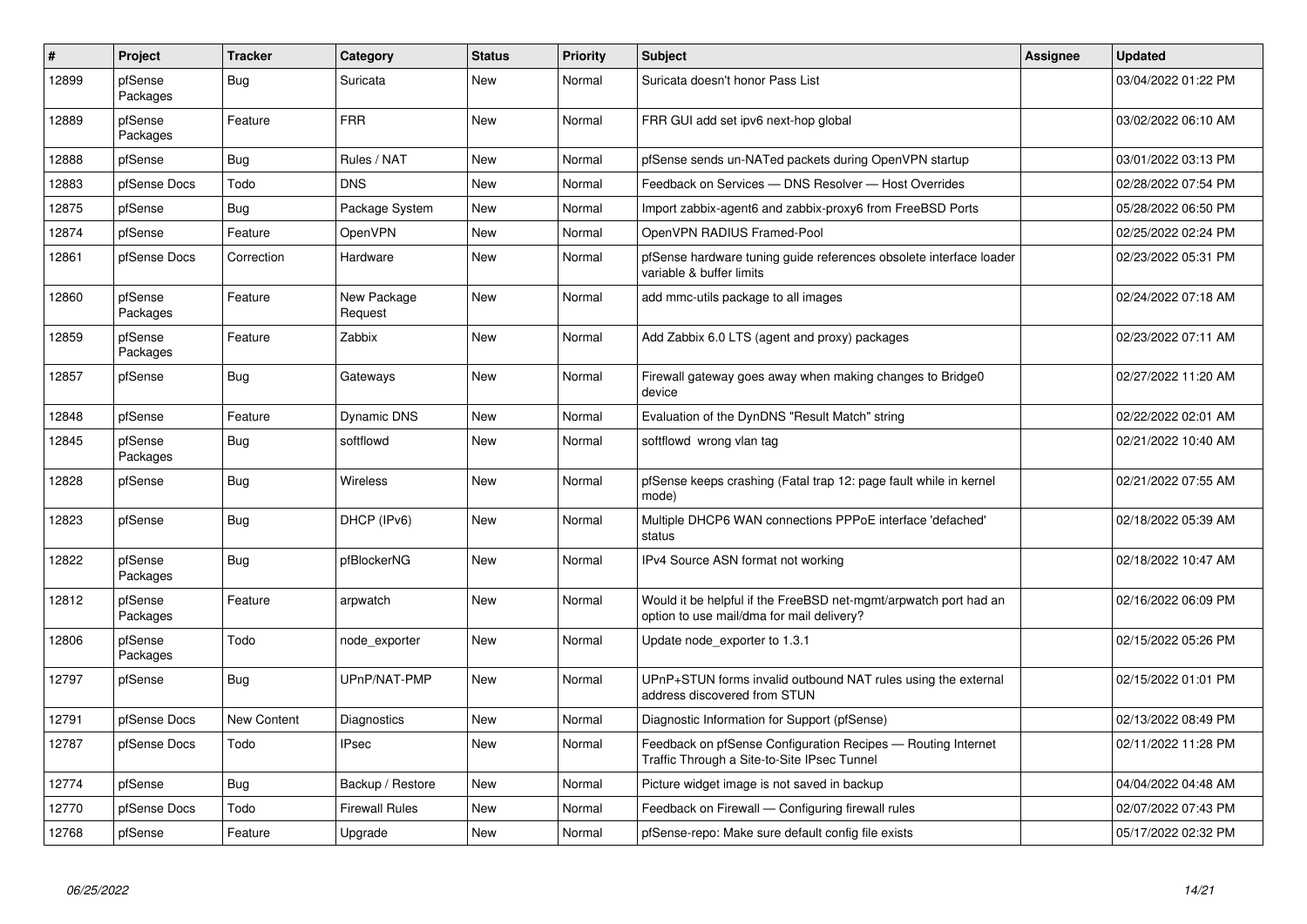| ∦     | Project             | <b>Tracker</b> | Category               | <b>Status</b> | <b>Priority</b> | <b>Subject</b>                                                                                                                        | <b>Assignee</b> | <b>Updated</b>      |
|-------|---------------------|----------------|------------------------|---------------|-----------------|---------------------------------------------------------------------------------------------------------------------------------------|-----------------|---------------------|
| 12767 | pfSense<br>Packages | <b>Bug</b>     | Avahi                  | New           | Normal          | `Package radavahi-daemon does does not exist in current<br>pfSense version and it has been removed" message on pfSense<br>2.7 restore |                 | 02/07/2022 11:28 AM |
| 12764 | pfSense             | <b>Bug</b>     | Gateways               | New           | Normal          | VTI gateway status is pending after assigning the VTI interface                                                                       |                 | 02/07/2022 05:41 AM |
| 12751 | pfSense<br>Packages | <b>Bug</b>     | <b>FRR</b>             | New           | Normal          | Improve FRR route restoration after gateway events                                                                                    |                 | 02/06/2022 11:07 PM |
| 12748 | pfSense<br>Packages | Feature        | Suricata               | New           | Normal          | Suricata blocked page timestamp breakout to it's own sortable<br>column                                                               |                 | 02/01/2022 12:06 PM |
| 12747 | pfSense             | <b>Bug</b>     | Logging                | New           | Normal          | System log is filled by sshguard                                                                                                      |                 | 05/03/2022 03:08 AM |
| 12737 | pfSense             | <b>Bug</b>     | Certificates           | New           | Normal          | CApath is not defined by default in curl                                                                                              |                 | 05/17/2022 02:30 PM |
| 12730 | pfSense             | <b>Bug</b>     | <b>Captive Portal</b>  | New           | Normal          | RADIUS accounting does not work if WAN is down                                                                                        |                 | 01/26/2022 05:13 AM |
| 12726 | pfSense             | <b>Bug</b>     | Authentication         | New           | Normal          | LDAP select container button auto populate                                                                                            |                 | 01/25/2022 01:48 PM |
| 12717 | pfSense<br>Packages | Todo           | Squid                  | New           | Normal          | Squid 5.x Branch                                                                                                                      |                 | 01/25/2022 06:24 PM |
| 12711 | pfSense<br>Packages | Feature        | Telegraf               | New           | Normal          | Add InfluxDB V2 support                                                                                                               |                 | 01/21/2022 02:54 AM |
| 12708 | pfSense             | Bug            | Aliases / Tables       | New           | Normal          | alias with non resolving DNS entry breaks underlying pf table                                                                         |                 | 02/20/2022 06:13 PM |
| 12679 | pfSense             | Feature        | Interfaces             | New           | Normal          | Remind user to update DHCPv6 range when changing interface<br>IPv6 prefix                                                             |                 | 01/12/2022 07:36 AM |
| 12676 | pfSense             | Feature        | Rules / NAT            | New           | Normal          | Add the Tagged option on the Port Forward rules edit page                                                                             |                 | 01/11/2022 05:52 AM |
| 12667 | pfSense<br>Packages | <b>Bug</b>     | WireGuard              | New           | Normal          | Firewall Crashed After Upgrading Wireguard                                                                                            |                 | 01/07/2022 09:18 AM |
| 12665 | pfSense             | Feature        | Rules / NAT            | New           | Normal          | Ability to add custom pf rules from the GUI                                                                                           |                 | 01/07/2022 09:30 AM |
| 12659 | pfSense Docs        | Todo           | Hardware               | New           | Normal          | Feedback on Hardware - Hardware Tuning and Troubleshooting -<br>Flow Control for ix                                                   |                 | 01/16/2022 10:22 AM |
| 12658 | pfSense<br>Packages | Feature        | darkstat               | New           | Normal          | Adding prometheus metrics to darkstat                                                                                                 |                 | 05/27/2022 09:44 PM |
| 12656 | pfSense<br>Packages | Feature        | New Package<br>Request | New           | Normal          | <b>NextDNS</b>                                                                                                                        |                 | 01/31/2022 01:50 AM |
| 12655 | pfSense<br>Packages | <b>Bug</b>     | Telegraf               | New           | Normal          | telegraf, wireguard plugin failing                                                                                                    |                 | 12/30/2021 05:51 PM |
| 12648 | pfSense             | <b>Bug</b>     | <b>Captive Portal</b>  | New           | Normal          | Undocumented variables 'listenporthttp' and 'listenporthttps'                                                                         |                 | 12/28/2021 10:44 AM |
| 12625 | pfSense             | Feature        | Logging                | New           | Normal          | Granular logging options for default firewall rules.                                                                                  |                 | 12/21/2021 06:39 PM |
| 12612 | pfSense             | <b>Bug</b>     | <b>DNS Resolver</b>    | New           | Normal          | DNS Resolver is restarted during every "rc.newwanip" event                                                                            |                 | 06/03/2022 07:13 AM |
| 12602 | pfSense             | Feature        | Dynamic DNS            | New           | Normal          | DHCPv6 should allow DDNS Client updates for hosts                                                                                     |                 | 12/15/2021 11:00 AM |
| 12600 | pfSense             | Feature        | Aliases / Tables       | New           | Normal          | allow custom mask for a network alias created from a FQDN                                                                             |                 | 12/15/2021 10:50 AM |
| 12597 | pfSense Docs        | New Content    | Hardware               | New           | Normal          | How to reset IPMI settings and password for Netgate appliances                                                                        |                 | 05/07/2022 12:33 PM |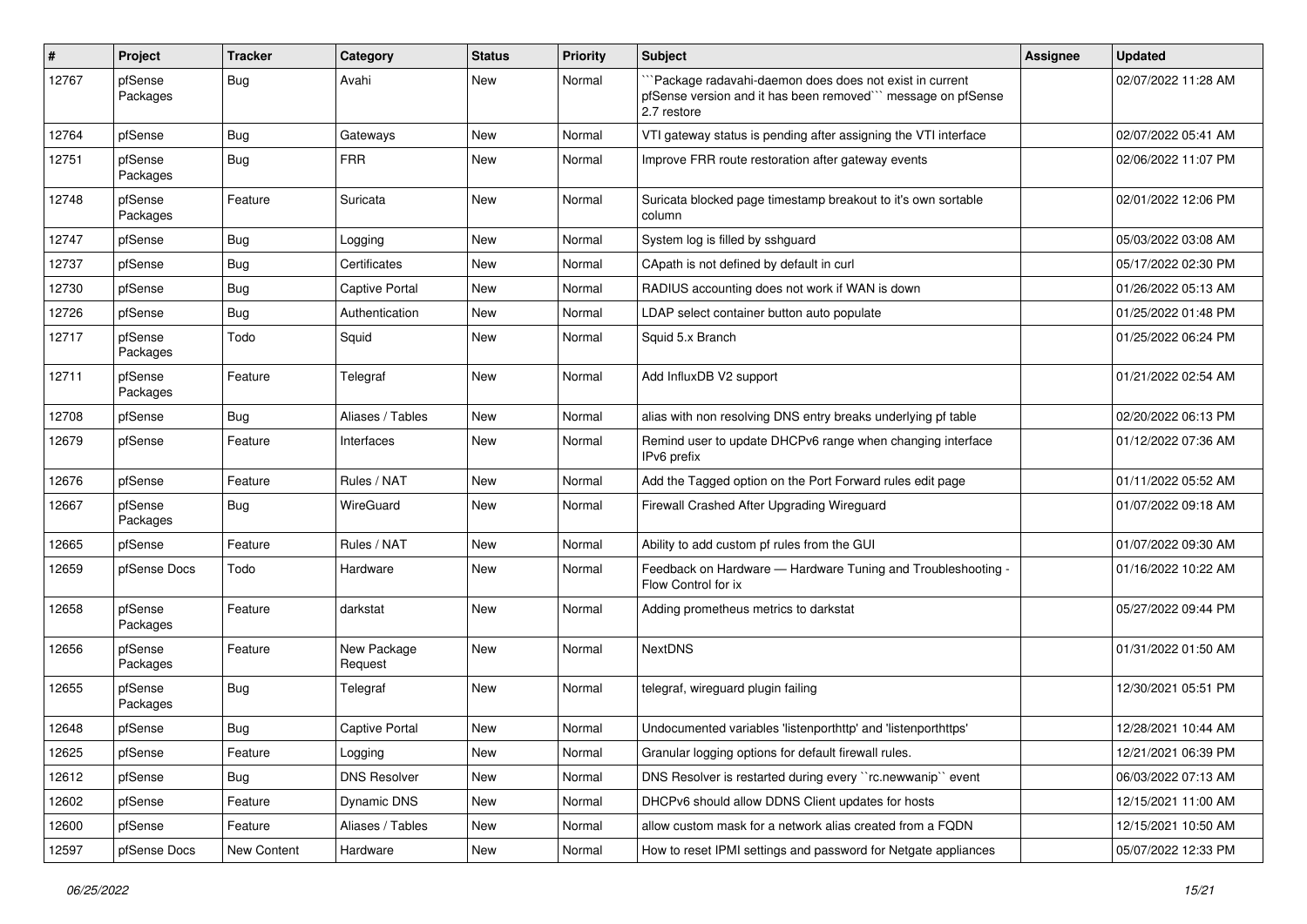| ∦     | Project             | <b>Tracker</b> | Category                    | <b>Status</b> | <b>Priority</b> | <b>Subject</b>                                                                                                         | <b>Assignee</b> | <b>Updated</b>      |
|-------|---------------------|----------------|-----------------------------|---------------|-----------------|------------------------------------------------------------------------------------------------------------------------|-----------------|---------------------|
| 12581 | pfSense             | Regression     | DHCP (IPv6)                 | New           | Normal          | CARP IPv6 assigned address does not get advertised to endpoints<br>with RADV                                           |                 | 12/16/2021 02:34 PM |
| 12570 | pfSense Docs        | Correction     | General                     | New           | Normal          | Active appliance list missing 6100                                                                                     |                 | 12/06/2021 11:41 AM |
| 12563 | pfSense             | <b>Bug</b>     | OpenVPN                     | New           | Normal          | OpenVPN server doesn't support Framed-IPv6-Address RADIUS<br>attribute                                                 |                 | 12/03/2021 11:19 AM |
| 12553 | pfSense             | Feature        | Backup / Restore            | New           | Normal          | Auto Config Backup: Allow selecting multiple backups for deletion                                                      |                 | 02/22/2022 04:27 AM |
| 12552 | pfSense             | <b>Bug</b>     | OpenVPN                     | New           | Normal          | "Pull DNS" option within OpenVPN client does not cause pfSense to<br>use DNS servers assigned by remote OpenVPN server |                 | 12/08/2021 08:45 AM |
| 12546 | pfSense Plus        | Feature        | Authentication              | <b>New</b>    | Normal          | Add 2FA Support to pfSense Plus Local Database Authentication                                                          |                 | 05/20/2022 11:40 AM |
| 12544 | pfSense             | <b>Bug</b>     | <b>Operating System</b>     | New           | Normal          | OpenSSH vulnerabilities                                                                                                |                 | 12/04/2021 04:36 PM |
| 12542 | pfSense             | Bug            | Virtual IP Addresses        | New           | Normal          | Cannot assign a same IPv6 Link-Local address to different<br>interfaces                                                |                 | 11/25/2021 01:41 AM |
| 12538 | pfSense<br>Packages | <b>Bug</b>     | PIMD                        | <b>New</b>    | Normal          | PIMD sub-interface bug                                                                                                 |                 | 11/20/2021 09:44 PM |
| 12535 | pfSense             | Documentation  | Routing                     | New           | Normal          | Negate Rules function does not match the description                                                                   |                 | 11/19/2021 02:03 PM |
| 12534 | pfSense Plus        | Feature        | Hardware / Drivers          | New           | Normal          | Generate a ISO Image for Remote Restore of pfSense Plus on the<br>XG-1537 and 1541 units with IPMI                     |                 | 05/30/2022 10:28 AM |
| 12524 | pfSense Plus        | Feature        | <b>Operating System</b>     | New           | Normal          | OpenSSL QAT Engine                                                                                                     |                 | 04/10/2022 02:54 AM |
| 12519 | pfSense             | Bug            | Authentication              | New           | Normal          | Fail authentication using special character in password via the<br>LDAP connector                                      |                 | 11/12/2021 07:39 AM |
| 12509 | pfSense             | <b>Bug</b>     | OpenVPN                     | New           | Normal          | Deffered authentication does not work with auth-gen-token<br>external-auth or pusk "auth-token"                        |                 | 11/08/2021 04:01 AM |
| 12508 | pfSense             | <b>Bug</b>     | <b>DHCP Relay</b>           | New           | Normal          | DHCP Relay over VPN                                                                                                    |                 | 11/06/2021 11:25 AM |
| 12504 | pfSense             | <b>Bug</b>     | Interfaces                  | New           | Normal          | BCM57412 NetXtreme-E 10Gb RDMA Ethernet controller issue                                                               |                 | 11/05/2021 04:51 AM |
| 12502 | pfSense<br>Packages | Feature        | syslog-ng                   | New           | Normal          | Syslog-ng Configuration Library (scl) missing                                                                          |                 | 11/02/2021 06:06 PM |
| 12491 | pfSense<br>Packages | Feature        | squidguard                  | New           | Normal          | squidguard: allow multiple regex                                                                                       |                 | 10/28/2021 03:30 PM |
| 12483 | pfSense             | <b>Bug</b>     | Configuration<br>Backend    | New           | Normal          | GUI creates inconsistent config.xml                                                                                    |                 | 10/23/2021 06:48 AM |
| 12473 | pfSense             | Feature        | IPsec                       | New           | Normal          | Allow user adjustment of IPsec Keep Alive periodic checks                                                              |                 | 12/22/2021 05:59 AM |
| 12467 | pfSense             | <b>Bug</b>     | Captive Portal              | New           | Normal          | CP error on client disconnect after reboot                                                                             |                 | 10/17/2021 05:35 AM |
| 12465 | pfSense<br>Packages | Feature        | haproxy                     | New           | Normal          | Add forwardfor advanced usecases                                                                                       |                 | 10/16/2021 07:35 PM |
| 12461 | pfSense Docs        | Todo           | Hardware                    | New           | Normal          | Improve macOS Serial Command Instructions                                                                              |                 | 10/15/2021 03:47 PM |
| 12459 | pfSense             | Todo           | <b>Virtual IP Addresses</b> | New           | Normal          | Add IP Alias subnet input validation                                                                                   |                 | 10/15/2021 09:35 AM |
| 12458 | pfSense             | Feature        | Authentication              | New           | Normal          | Use "unixHomeDirectory" instead of "homeDirectory" when LDAP<br>authentication server is Active Directory              |                 | 10/15/2021 08:18 AM |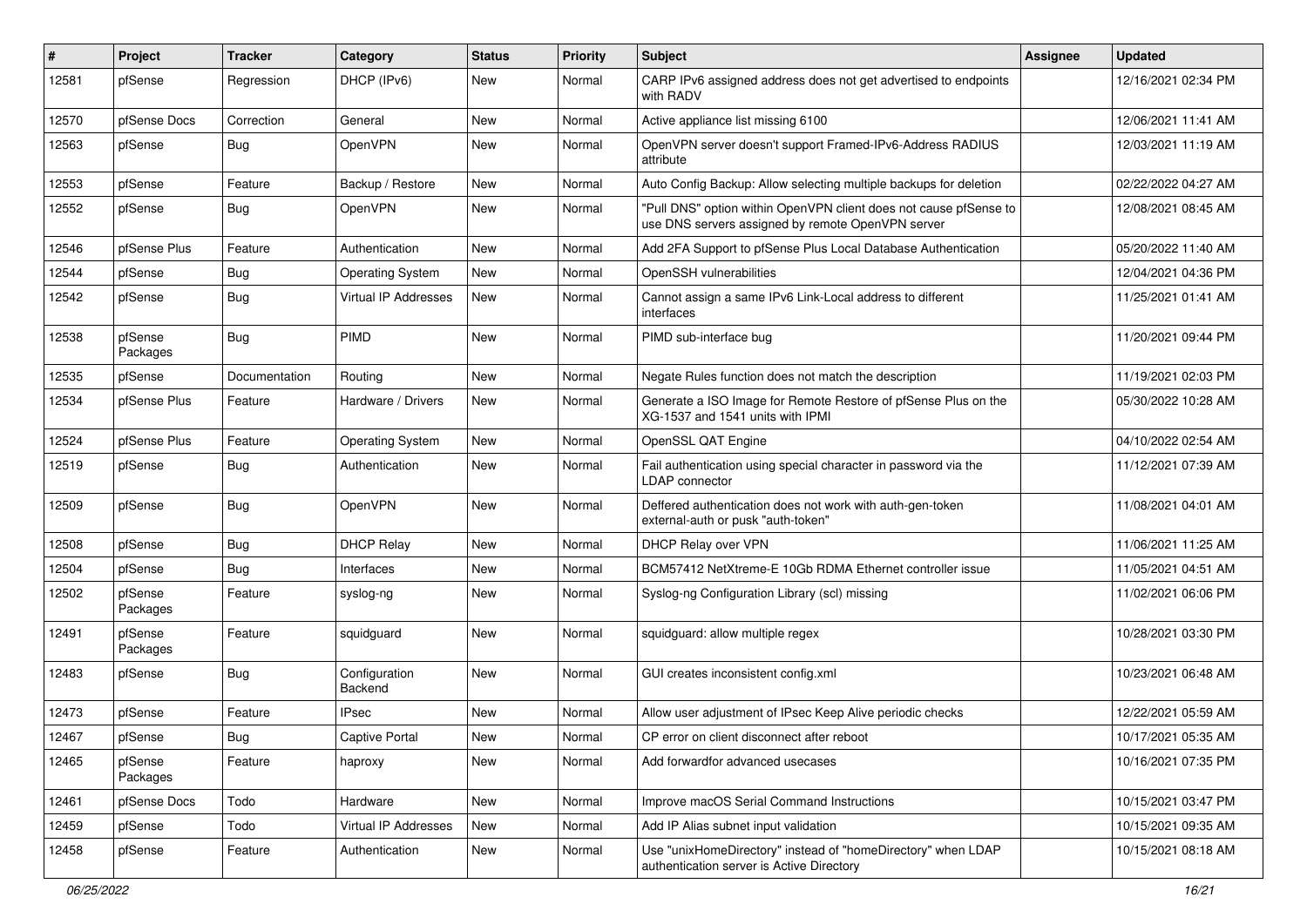| #     | Project             | <b>Tracker</b> | Category                 | <b>Status</b> | <b>Priority</b> | Subject                                                                                                                          | <b>Assignee</b> | <b>Updated</b>      |
|-------|---------------------|----------------|--------------------------|---------------|-----------------|----------------------------------------------------------------------------------------------------------------------------------|-----------------|---------------------|
| 12451 | pfSense             | <b>Bug</b>     | Virtual IP Addresses     | New           | Normal          | deleteVIP() does not check RFC2136 Update Source                                                                                 |                 | 10/13/2021 10:06 AM |
| 12444 | pfSense<br>Packages | <b>Bug</b>     | ntop                     | New           | Normal          | ntopng throws errors when viewing single host                                                                                    |                 | 10/11/2021 12:39 PM |
| 12436 | pfSense             | <b>Bug</b>     | <b>PPPoE Server</b>      | New           | Normal          | Pppoe server config gui does not allow setting of chap<br>authentication, and sets the network start address for allocation to 0 |                 | 10/21/2021 08:15 AM |
| 12427 | pfSense<br>Packages | Todo           | haproxy                  | New           | Normal          | ha-proxy: action order in the GUI is not keeped in the resulting<br>ha-proxy configuration                                       |                 | 10/06/2021 07:02 AM |
| 12421 | pfSense             | <b>Bug</b>     | Rules / NAT              | <b>New</b>    | Normal          | IPV6 limiter bug                                                                                                                 |                 | 10/02/2021 08:44 AM |
| 12411 | pfSense Docs        | Todo           | <b>High Availability</b> | New           | Normal          | Feedback on High Availability - pfSense XML-RPC Config Sync<br>Overview                                                          |                 | 09/29/2021 10:39 AM |
| 12402 | pfSense Docs        | Todo           | Configuration            | New           | Normal          | Feedback on Configuration - Advanced Configuration Options -<br>Notifications                                                    |                 | 09/24/2021 12:46 AM |
| 12401 | pfSense             | <b>Bug</b>     | <b>Traffic Graphs</b>    | New           | Normal          | Traffic graphs with untagged and tagged VLAN on same interface                                                                   |                 | 09/23/2021 09:18 PM |
| 12400 | pfSense Docs        | Correction     | <b>NAT</b>               | New           | Normal          | NAT 1:1 documentation - multi-wan information                                                                                    |                 | 03/13/2022 12:53 PM |
| 12395 | pfSense Docs        | Todo           | Packages                 | New           | Normal          | Feedback on Packages - FRR Package - Border Gateway<br>Protocol - BGP Required Information                                       |                 | 09/21/2021 04:32 PM |
| 12382 | pfSense             | Regression     | OpenVPN                  | New           | Normal          | Certificate Depth checking creates OpenVPN micro-outages every<br>time a user authenticates after 2.5.2 upgrade                  |                 | 01/17/2022 04:17 AM |
| 12367 | pfSense             | Todo           | Installer                | <b>New</b>    | Normal          | ZFS: Do not show memstick disk on target list                                                                                    |                 | 09/13/2021 07:37 AM |
| 12358 | pfSense<br>Packages | Feature        | pfBlockerNG              | New           | Normal          | IP List Copy/Import/Export                                                                                                       |                 | 09/09/2021 01:56 PM |
| 12357 | pfSense             | <b>Bug</b>     | <b>Captive Portal</b>    | New           | Normal          | Captive Portal popup Logout button loads full login page in popup<br>when clicked                                                |                 | 10/27/2021 12:10 PM |
| 12338 | pfSense<br>Packages | <b>Bug</b>     | <b>RRD Summary</b>       | New           | Normal          | RRD Summary does not report data on 3100                                                                                         |                 | 04/15/2022 02:54 PM |
| 12329 | pfSense<br>Packages | Feature        | Avahi                    | New           | Normal          | Add optional floating firewall rules for IPv4 and IPv6                                                                           |                 | 02/09/2022 04:43 PM |
| 12308 | pfSense<br>Packages | Feature        | New Package<br>Request   | New           | Normal          | Dynamicaly Update Firewall Aliases from OpenVPN LDAP Group<br>membership of the connected user                                   |                 | 08/27/2021 12:51 AM |
| 12300 | pfSense             | Feature        | Hardware / Drivers       | New           | Normal          | Add Aquantia Atlantic driver to pfsense                                                                                          |                 | 09/14/2021 06:49 AM |
| 12286 | pfSense<br>Packages | Bug            | FreeRADIUS               | New           | Normal          | Add support for ntlm auth in LDAP                                                                                                |                 | 08/20/2021 08:27 AM |
| 12283 | pfSense             | Bug            | Authentication           | New           | Normal          | LDAP/RADIUS authentication servers configuration does not allow<br>source IP address to be specified                             |                 | 08/20/2021 01:15 AM |
| 12268 | pfSense Docs        | Todo           | <b>Firewall Rules</b>    | New           | Normal          | Feedback on Firewall - Aliases                                                                                                   |                 | 08/17/2021 12:55 AM |
| 12260 | pfSense<br>Packages | <b>Bug</b>     | ntop                     | New           | Normal          | Update popup and version missmatch?                                                                                              |                 | 01/08/2022 05:53 AM |
| 12259 | pfSense             | Bug            | <b>Operating System</b>  | New           | Normal          | Intel em NICs Suffering Performance Degradation on FreeBSD12                                                                     |                 | 02/25/2022 09:28 PM |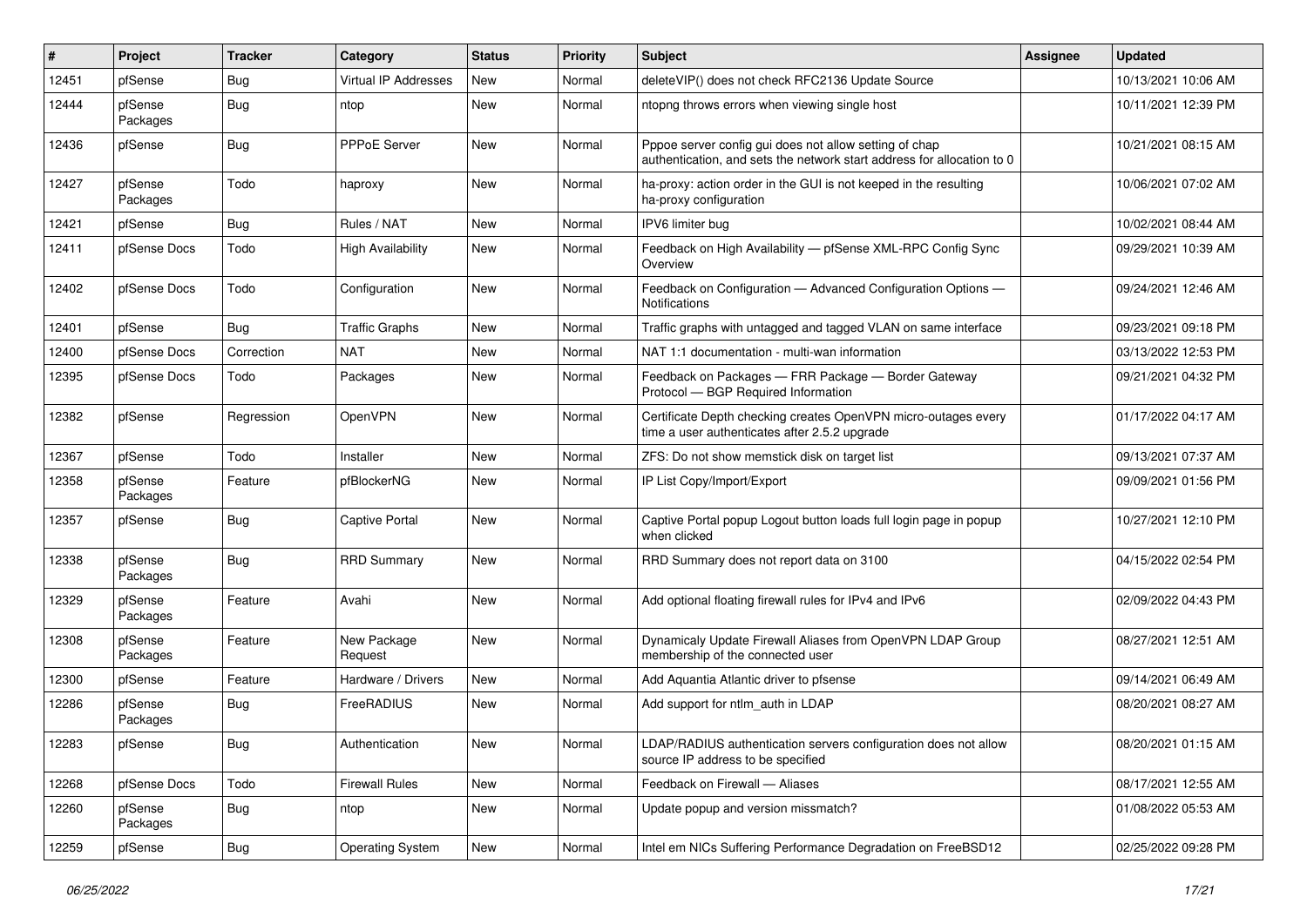| $\vert$ # | Project             | <b>Tracker</b> | Category                 | <b>Status</b> | <b>Priority</b> | Subject                                                                                       | <b>Assignee</b> | <b>Updated</b>      |
|-----------|---------------------|----------------|--------------------------|---------------|-----------------|-----------------------------------------------------------------------------------------------|-----------------|---------------------|
| 12249     | pfSense             | <b>Bug</b>     | Backup / Restore         | New           | Normal          | HAProxy causing failed ACB backups                                                            |                 | 11/15/2021 11:58 PM |
| 12243     | pfSense             | Todo           | Package System           | New           | Normal          | Implement "``plugin_interfaces()``                                                            |                 | 02/07/2022 03:50 AM |
| 12237     | pfSense Docs        | Todo           | Hardware                 | New           | Normal          | Feedback on Hardware - Hardware Tuning and Troubleshooting                                    |                 | 08/10/2021 03:13 AM |
| 12190     | pfSense             | Feature        | Rules / NAT              | New           | Normal          | Add ability to reference ipv6 prefix in firewall rules and aliases                            |                 | 08/05/2021 01:47 PM |
| 12188     | pfSense<br>Packages | <b>Bug</b>     | OpenVPN Client<br>Export | New           | Normal          | client export breaks multi remote configurations                                              |                 | 10/02/2021 05:58 PM |
| 12179     | pfSense<br>Packages | Feature        | gemu-guest-agent         | New           | Normal          | QEMU package                                                                                  |                 | 07/30/2021 08:02 AM |
| 12162     | pfSense Docs        | Todo           | Products                 | <b>New</b>    | Normal          | Add "usb reset" as possible solution for non-booting flash drives on<br>the SG-1100           |                 | 10/07/2021 02:19 PM |
| 12139     | pfSense             | Feature        | <b>DNS Forwarder</b>     | New           | Normal          | Add support in for specifying a DNSMASQ configuration file                                    |                 | 07/16/2021 09:45 PM |
| 12130     | pfSense<br>Packages | <b>Bug</b>     | Zeek                     | New           | Normal          | Zeek fails to start                                                                           |                 | 07/15/2021 02:00 AM |
| 12126     | pfSense<br>Packages | <b>Bug</b>     | FreeRADIUS               | New           | Normal          | freeradius3 0.15.7 31                                                                         |                 | 10/11/2021 08:21 AM |
| 12122     | pfSense             | <b>Bug</b>     | Web Interface            | <b>New</b>    | Normal          | Perform greedy actions asychronously                                                          |                 | 07/10/2021 01:10 PM |
| 12121     | pfSense             | Feature        | OpenVPN                  | New           | Normal          | Wider "local network(s)" fields in OpenVPN server configuration                               |                 | 07/19/2021 07:37 AM |
| 12120     | pfSense             | Feature        | <b>DHCP Relay</b>        | New           | Normal          | Permit several sets of destination DHCP servers in DHCP relay                                 |                 | 07/11/2021 05:41 PM |
| 12098     | pfSense Docs        | Correction     | Configuration            | New           | Normal          | Feedback on pfSense Configuration Recipes - Accessing a<br>CPE/Modem from Inside the Firewall |                 | 07/02/2021 02:30 AM |
| 12097     | pfSense<br>Packages | Feature        | pfBlockerNG              | New           | Normal          | Add dnsbl and geoip logs to system log                                                        |                 | 07/06/2021 01:25 PM |
| 12095     | pfSense             | <b>Bug</b>     | Authentication           | <b>New</b>    | Normal          | Memory leak in pcscd                                                                          |                 | 06/01/2022 01:01 PM |
| 12091     | pfSense             | Feature        | Authentication           | New           | Normal          | RFE: Add support for sssd authentication                                                      |                 | 12/10/2021 04:55 PM |
| 12084     | pfSense<br>Packages | <b>Bug</b>     | <b>FRR</b>               | New           | Normal          | libfrr.so.0 error on SG-1100                                                                  |                 | 06/26/2021 08:22 AM |
| 12077     | pfSense             | Feature        | Gateways                 | <b>New</b>    | Normal          | Allow stick-connections per gateway group                                                     |                 | 06/24/2021 08:45 AM |
| 12063     | pfSense Docs        | Todo           | Dynamic DNS              | New           | Normal          | Feedback on Services - Dynamic DNS - Configuring RFC 2136<br>Dynamic DNS updates              |                 | 06/18/2021 06:24 PM |
| 12056     | pfSense             | <b>Bug</b>     | Logging                  | New           | Normal          | Filterlog says "Unknown Option %u"                                                            |                 | 06/18/2021 05:51 AM |
| 12033     | pfSense<br>Packages | Bug            | pfBlockerNG              | New           | Normal          | maxmindb and sqlite3 modules not found                                                        |                 | 10/01/2021 04:42 AM |
| 12009     | pfSense<br>Packages | i Bug          | Zabbix                   | New           | Normal          | Zabbix Agent starts twice by /etc/rc.start_packages                                           |                 | 06/08/2021 01:35 AM |
| 11974     | pfSense             | Feature        | <b>XMLRPC</b>            | New           | Normal          | XMLRPC synchronization for igmmproxy settings                                                 |                 | 05/29/2021 03:58 PM |
| 11970     | pfSense<br>Packages | Bug            | Coreboot                 | New           | Normal          | Netgate Firmware Upgrade Doesn't Work on XG-2758                                              |                 | 04/21/2022 12:39 PM |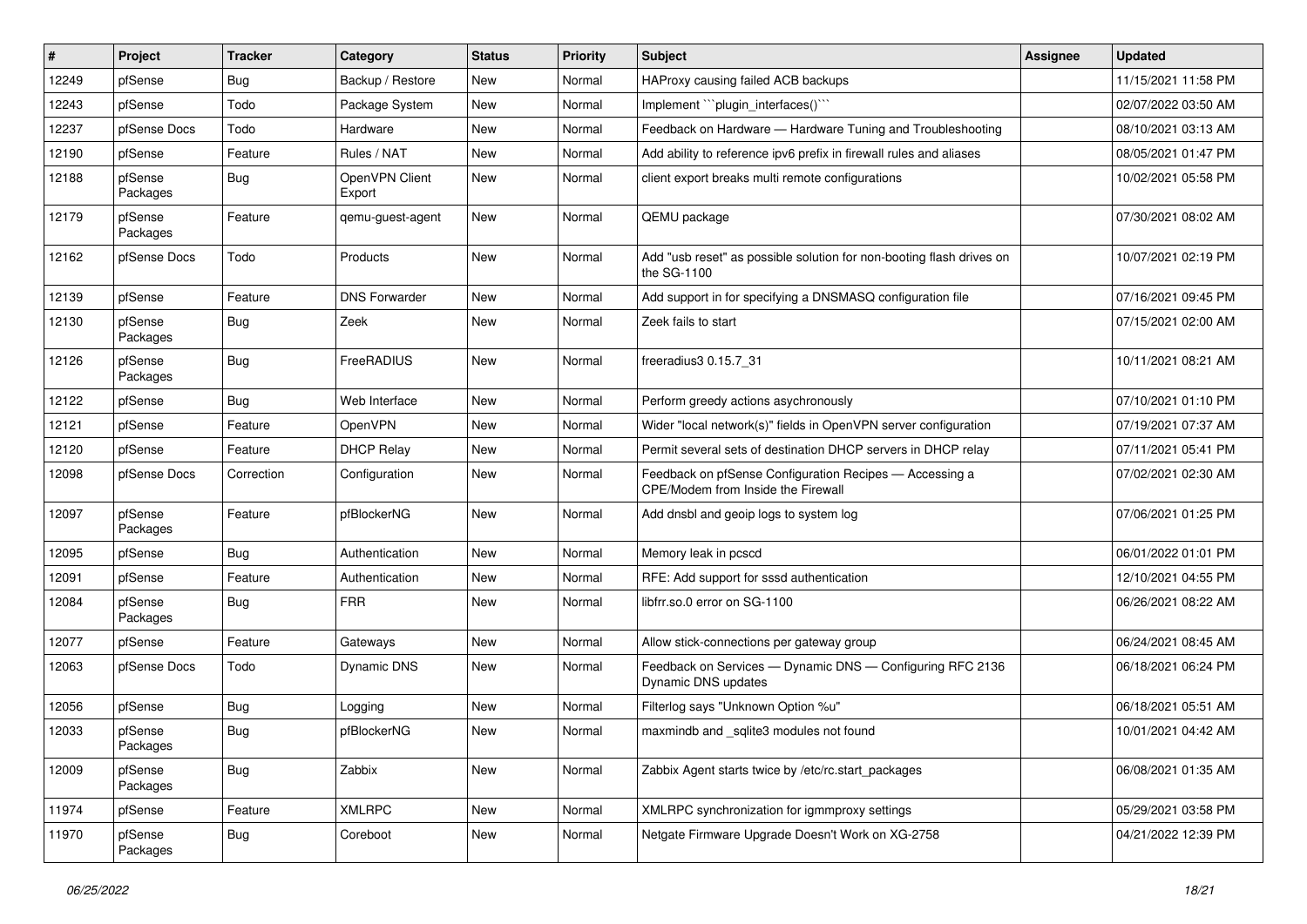| $\vert$ # | Project             | <b>Tracker</b> | Category               | <b>Status</b> | Priority | <b>Subject</b>                                                                                 | Assignee | <b>Updated</b>      |
|-----------|---------------------|----------------|------------------------|---------------|----------|------------------------------------------------------------------------------------------------|----------|---------------------|
| 11963     | pfSense<br>Packages | Feature        | <b>FRR</b>             | New           | Normal   | Dynamically change OSPF interface costs on selected interfaces on<br><b>CARP</b> event         |          | 05/26/2021 04:13 AM |
| 11956     | pfSense             | Feature        | Web Interface          | New           | Normal   | 'add" button in the top of pages with many user-added items                                    |          | 07/10/2021 01:01 PM |
| 11954     | pfSense             | Feature        | <b>IGMP Proxy</b>      | <b>New</b>    | Normal   | <b>Multicast limits</b>                                                                        |          | 05/25/2021 12:36 AM |
| 11953     | pfSense             | Bug            | <b>IGMP Proxy</b>      | New           | Normal   | XG-1541 crashes when igmpproxy is enabled and network<br>interfaces status change              |          | 05/24/2021 04:55 PM |
| 11944     | pfSense Docs        | Todo           | Packages               | New           | Normal   | Feedback on Packages - FRR Package - Bidirectional<br>Forwarding Detection                     |          | 05/21/2021 12:57 AM |
| 11931     | pfSense<br>Packages | Feature        | <b>ACME</b>            | New           | Normal   | Add support for validating a domain's ownership via Google Cloud<br>Cloud DNS                  |          | 02/15/2022 03:18 AM |
| 11925     | pfSense             | Bug            | OpenVPN                | <b>New</b>    | Normal   | Calling-Station-Id always set to WAN IP                                                        |          | 05/14/2021 09:27 AM |
| 11920     | pfSense Plus        | Feature        | Authentication         | New           | Normal   | SAML Authentication for pfSense (VPN and webConfigurator)                                      |          | 05/14/2021 12:56 AM |
| 11898     | pfSense<br>Packages | Bug            | apcupsd                | New           | Normal   | PHP error from apcupsd dashboard widget                                                        |          | 05/07/2021 09:12 AM |
| 11890     | pfSense<br>Packages | Feature        | New Package<br>Request | <b>New</b>    | Normal   | Browser-based "clientless" VPN                                                                 |          | 05/05/2021 07:26 AM |
| 11876     | pfSense             | Feature        | Hardware / Drivers     | New           | Normal   | OpenSSL does not use QAT acceleration on pfSense Plus<br>21.02-RELEASE-p1 or 21.05-DEVELOPMENT |          | 05/03/2021 08:02 AM |
| 11872     | pfSense             | Bug            | Interfaces             | <b>New</b>    | Normal   | gif interfaces reporting incorrect traffic counters                                            |          | 12/30/2021 04:00 AM |
| 11871     | pfSense Docs        | Correction     | Products               | New           | Normal   | SG-2100 must be manually power cycled after installation                                       |          | 10/07/2021 02:19 PM |
| 11870     | pfSense             | Regression     | Interfaces             | New           | Normal   | Setting MTU on VLAN does not set MTU on parent interface in<br>2.5.1                           |          | 05/02/2021 05:48 AM |
| 11856     | pfSense             | Feature        | Diagnostics            | <b>New</b>    | Normal   | Replace/add Alias or DNS names for known LAN addresses in the<br>State table                   |          | 04/27/2021 08:01 AM |
| 11848     | pfSense<br>Packages | Bug            | Squid                  | New           | Normal   | Issue with squid cache download speed                                                          |          | 04/23/2021 09:30 PM |
| 11841     | pfSense<br>Packages | Bug            | <b>FRR</b>             | New           | Normal   | FRR access lists default bahavior changed to permit by default                                 |          | 04/22/2021 09:52 AM |
| 11835     | pfSense<br>Packages | <b>Bug</b>     | <b>FRR</b>             | New           | Normal   | FRR OSPF redistributed connected routes disappearing                                           |          | 04/22/2021 07:11 AM |
| 11827     | pfSense<br>Packages | Feature        | <b>ACME</b>            | <b>New</b>    | Normal   | Please include acme deploy folder/scripts                                                      |          | 03/06/2022 04:31 AM |
| 11826     | pfSense<br>Packages | Feature        | <b>ACME</b>            | New           | Normal   | Preserve acme SAN Method parameters for new cert creations                                     |          | 04/20/2021 02:02 PM |
| 11823     | pfSense<br>Packages | Feature        | <b>FRR</b>             | New           | Normal   | Route handling enhancements                                                                    |          | 04/19/2021 06:23 PM |
| 11802     | pfSense<br>Packages | <b>Bug</b>     | FreeRADIUS             | <b>New</b>    | Normal   | FreeRADIUS sync                                                                                |          | 05/10/2021 04:18 AM |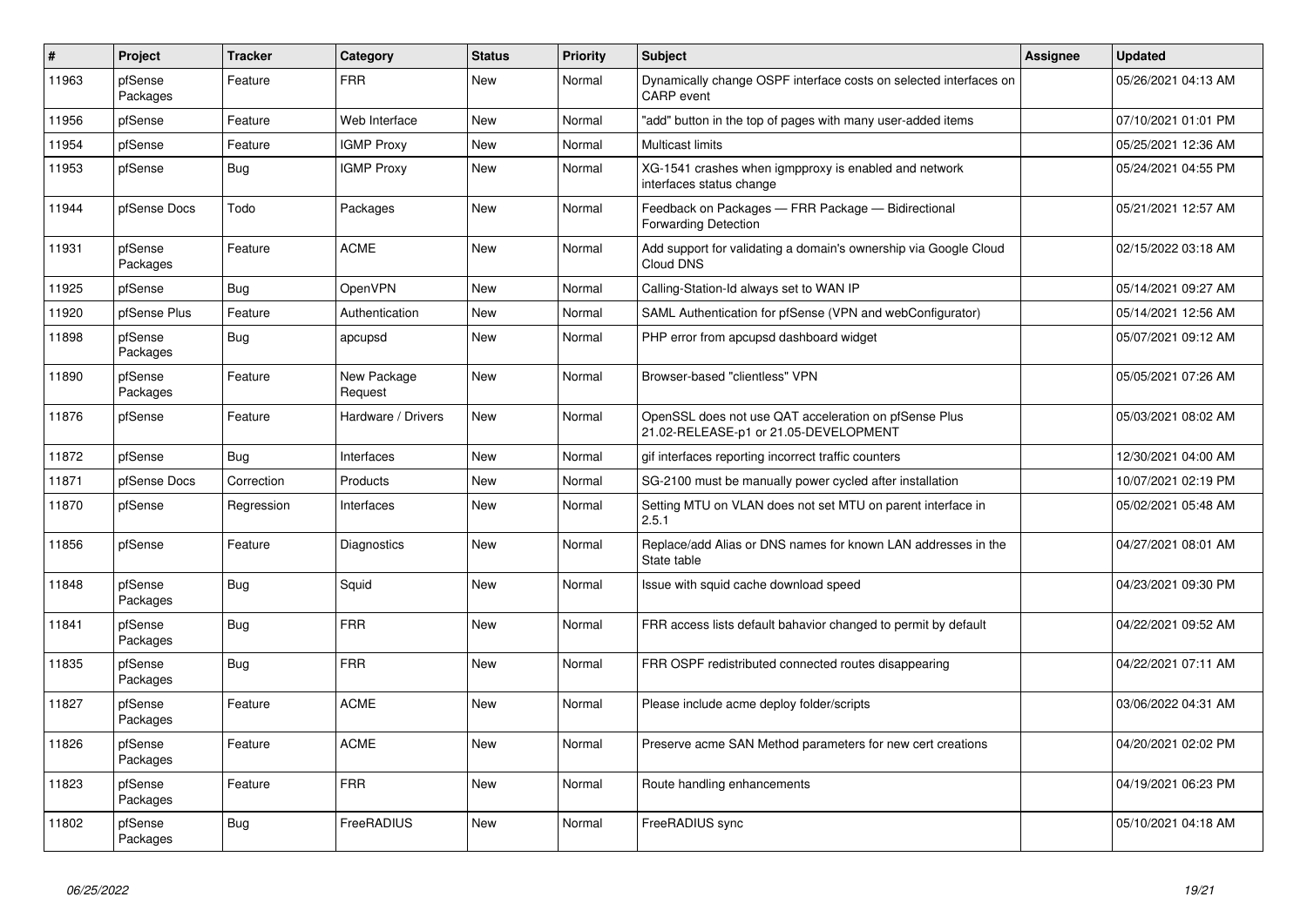| $\sharp$ | Project             | <b>Tracker</b>     | Category                 | <b>Status</b> | <b>Priority</b> | <b>Subject</b>                                                                                                                                                                                  | <b>Assignee</b> | <b>Updated</b>      |
|----------|---------------------|--------------------|--------------------------|---------------|-----------------|-------------------------------------------------------------------------------------------------------------------------------------------------------------------------------------------------|-----------------|---------------------|
| 11786    | pfSense             | <b>Bug</b>         | Services                 | New           | Normal          | SSH incomplete setup and startup fail while recovering XML backup<br>in a fresh install of pfSense 2.5.0                                                                                        |                 | 04/17/2021 01:36 PM |
| 11784    | pfSense<br>Packages | Feature            | squidguard               | New           | Normal          | squidguard auto update blacklist option                                                                                                                                                         |                 | 04/06/2021 01:53 AM |
| 11778    | pfSense             | <b>Bug</b>         | OpenVPN                  | New           | Normal          | OpenVPN uses 100% CPU after experiencing packet loss                                                                                                                                            |                 | 02/28/2022 07:38 AM |
| 11772    | pfSense Plus        | Feature            | Multi-WAN                | New           | Normal          | Layer 2 Tunnel Bonding Capability                                                                                                                                                               |                 | 06/05/2021 03:27 PM |
| 11770    | pfSense Plus        | <b>Bug</b>         | Hardware / Drivers       | New           | Normal          | Pantech UML295 USB Modem No Longer Functional                                                                                                                                                   |                 | 04/01/2021 11:28 AM |
| 11763    | pfSense<br>Packages | <b>Bug</b>         | Status Monitoring        | New           | Normal          | Traffic graphs refresh issue                                                                                                                                                                    |                 | 05/03/2021 09:44 AM |
| 11761    | pfSense             | Bug                | L <sub>2</sub> TP        | New           | Normal          | L2TP/IPsec VPN : PPP LCP negotiation occurs before user<br>authentication                                                                                                                       |                 | 03/31/2021 04:52 AM |
| 11759    | pfSense             | Bug                | Dashboard                | <b>New</b>    | Normal          | Traffic graphs on dashboard double upload on pppoe links                                                                                                                                        |                 | 12/30/2021 04:00 AM |
| 11757    | pfSense             | Feature            | <b>XMLRPC</b>            | New           | Normal          | Allow XMLRPC sync to bypass default auth server in favor of local<br>database                                                                                                                   |                 | 03/30/2021 03:18 PM |
| 11749    | pfSense<br>Packages | Feature            | pfBlockerNG              | New           | Normal          | Option to disable NAT rule creation                                                                                                                                                             |                 | 04/06/2021 11:45 PM |
| 11742    | pfSense<br>Packages | <b>Bug</b>         | Suricata                 | <b>New</b>    | Normal          | Blocking / Unblocking is not working correctly.                                                                                                                                                 |                 | 09/01/2021 11:08 AM |
| 11739    | pfSense Docs        | New Content        | <b>High Availability</b> | <b>New</b>    | Normal          | Manual Outbound NAT rules in HA setup                                                                                                                                                           |                 | 07/09/2021 08:26 AM |
| 11732    | pfSense Plus        | Feature            | Hardware / Drivers       | New           | Normal          | Add VXLAN Support to pfSense Plus                                                                                                                                                               |                 | 03/15/2022 02:35 AM |
| 11731    | pfSense             | Bug                | Hardware / Drivers       | <b>New</b>    | Normal          | Missing support for Realtek USB NICs                                                                                                                                                            |                 | 03/30/2021 04:32 AM |
| 11730    | pfSense             | Bug                | Web Interface            | New           | Normal          | Improve visibility of option selections in dark themes                                                                                                                                          |                 | 03/25/2021 09:38 PM |
| 11724    | pfSense             | <b>Bug</b>         | Package System           | New           | Normal          | Packages unexpectedly removed when changing update branches                                                                                                                                     |                 | 03/29/2021 08:09 AM |
| 11717    | pfSense             | <b>Bug</b>         | Rules / NAT              | New           | Normal          | Incorrect port forwarding rules if Destination port alias is not equal<br>to Redirect target port alias                                                                                         |                 | 03/22/2021 06:06 AM |
| 11715    | pfSense             | <b>Bug</b>         | OpenVPN                  | New           | Normal          | OpenVPN MTU                                                                                                                                                                                     |                 | 03/22/2021 01:35 AM |
| 11714    | pfSense Docs        | <b>New Content</b> | <b>High Availability</b> | New           | Normal          | Feedback on Troubleshooting - Troubleshooting High Availability<br><b>DHCP Failover</b>                                                                                                         |                 | 03/21/2021 05:58 PM |
| 11703    | pfSense<br>Packages | Feature            | <b>FRR</b>               | <b>New</b>    | Normal          | add Krill and Routinator support BGP RPKI                                                                                                                                                       |                 | 03/18/2021 07:47 PM |
| 11666    | pfSense             | <b>Bug</b>         | Logging                  | <b>New</b>    | Normal          | GUI Firewall log search not parsing filter.log beyond hard coded                                                                                                                                |                 | 03/12/2021 11:38 AM |
| 11657    | pfSense             | Bug                | Interfaces               | New           | Normal          | netmap_ring_reinit error                                                                                                                                                                        |                 | 03/18/2021 10:32 PM |
| 11648    | pfSense Docs        | Todo               | Packages                 | New           | Normal          | Feedback on Packages - AWS VPC Wizard - pfSense Plus<br><b>Configuration Details</b>                                                                                                            |                 | 03/10/2021 06:30 AM |
| 11641    | pfSense             | i Bug              | Interfaces               | New           | Normal          | On xn based interfaces without the VLANMTU flag the first VLAN<br>tag defined does not follow the parent interface MTU settings. All<br>subsequent VLAN tags follow the parent interface's MTU. |                 | 03/09/2021 06:42 PM |